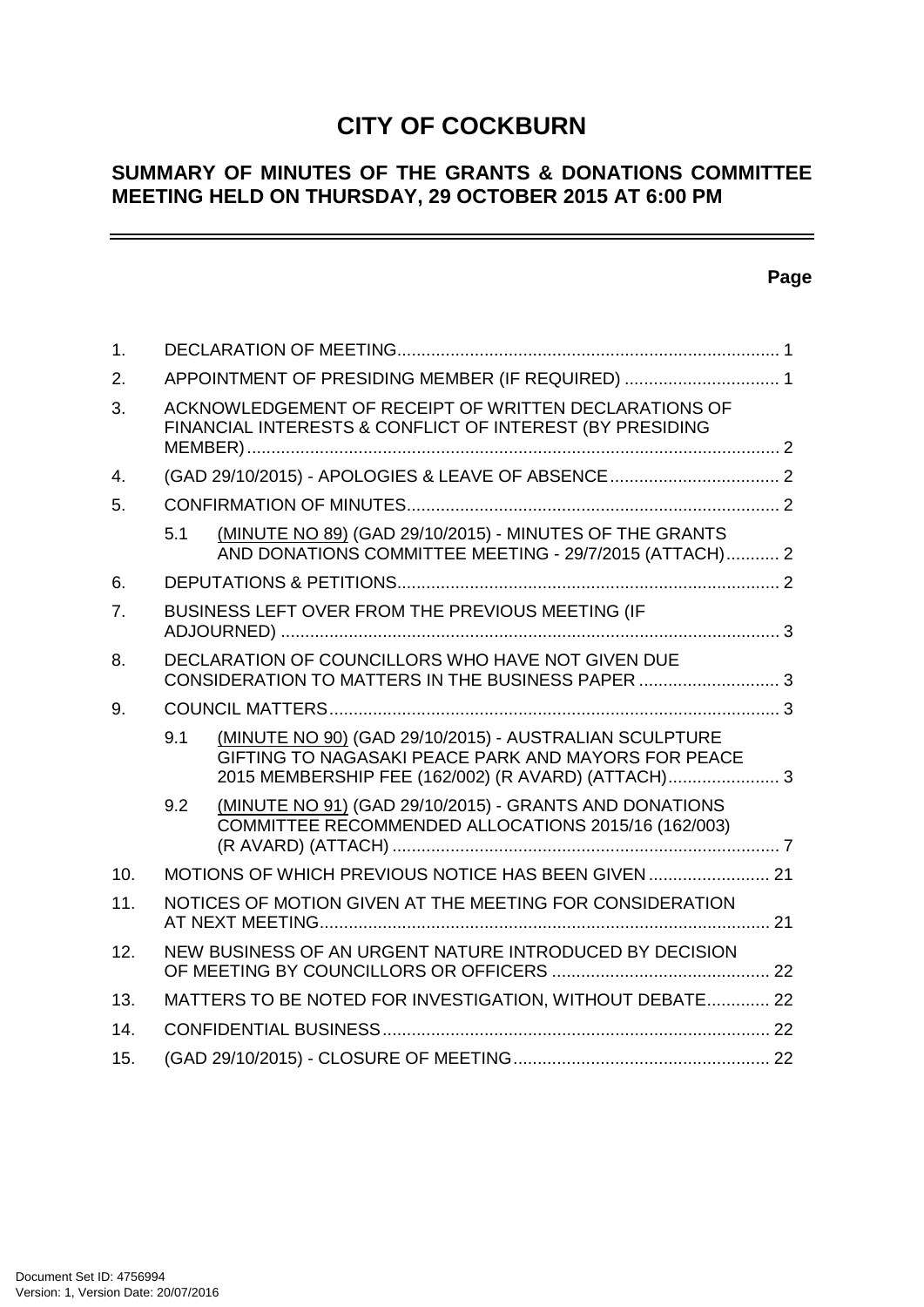Document Set ID: 4756994<br>Version: 1, Version Date: 20/07/2016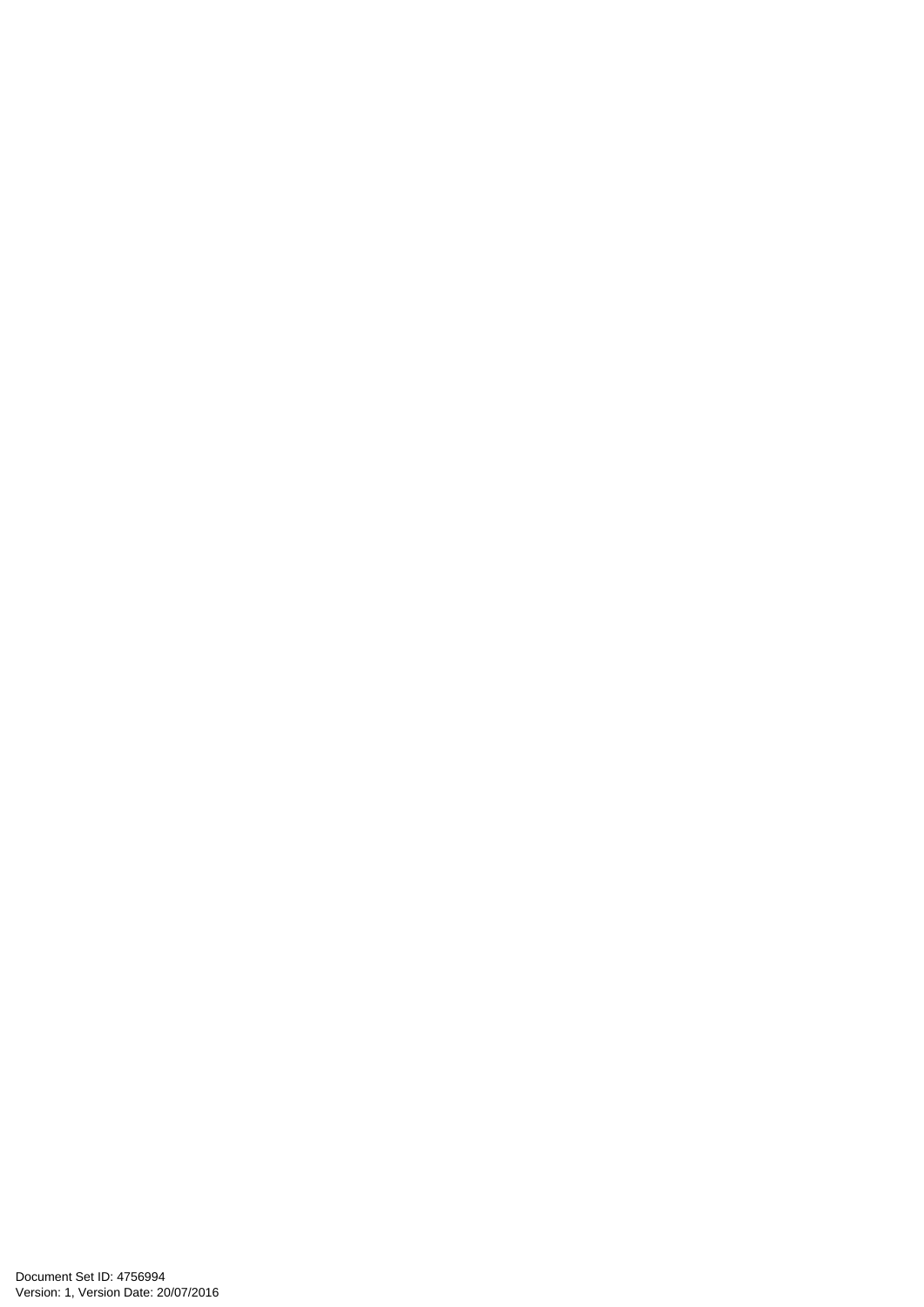# **CITY OF COCKBURN**

# **MINUTES OF THE GRANTS & DONATIONS COMMITTEE MEETING HELD ON THURSDAY, 29 OCTOBER 2015 AT 6:00 PM**

#### **PRESENT:**

| Mrs C. Reeve-Fowkes | $\sim 100$ | Deputy Mayor                         |
|---------------------|------------|--------------------------------------|
| Mr S. Portelli      |            | Councillor                           |
| Mr S. Pratt         |            | <b>Councillor (Presiding Member)</b> |
| Mr P. Eva           |            | Councillor                           |
| Mr B. Houwen        |            | Councillor                           |
|                     |            |                                      |

#### **IN ATTENDANCE:**

| Mr R. Avard   | $\sim$ | Manager, Recreation & Community Safety       |
|---------------|--------|----------------------------------------------|
| Ms M. Bolland | $\sim$ | <b>Grants &amp; Research Officer</b>         |
| Ms K. Green   | $\sim$ | <b>Grants &amp; Research Support Officer</b> |

#### **1. DECLARATION OF MEETING**

The Manager, Recreation and Community Safety declared the meeting open, the time being 6:02pm.

# **2. APPOINTMENT OF PRESIDING MEMBER (If required)**

The Manager, Recreation and Community Safety advised that pursuant to Schedule 2.3 of the Local Government Act 1995, the CEO is required to preside at the first Committee Meeting following the local government elections until a Presiding Member is appointed.

In accordance with Section 5.44 (1) of the Act, the Manager, Recreation and Community Safety had been delegated the power to preside at the Grants and Donations Committee Meeting held on 29 October 2015 and to conduct the election for the Presiding Member of the Committee, as required by Regulation 11A of the Local Government (Constitution) Regulations 1998.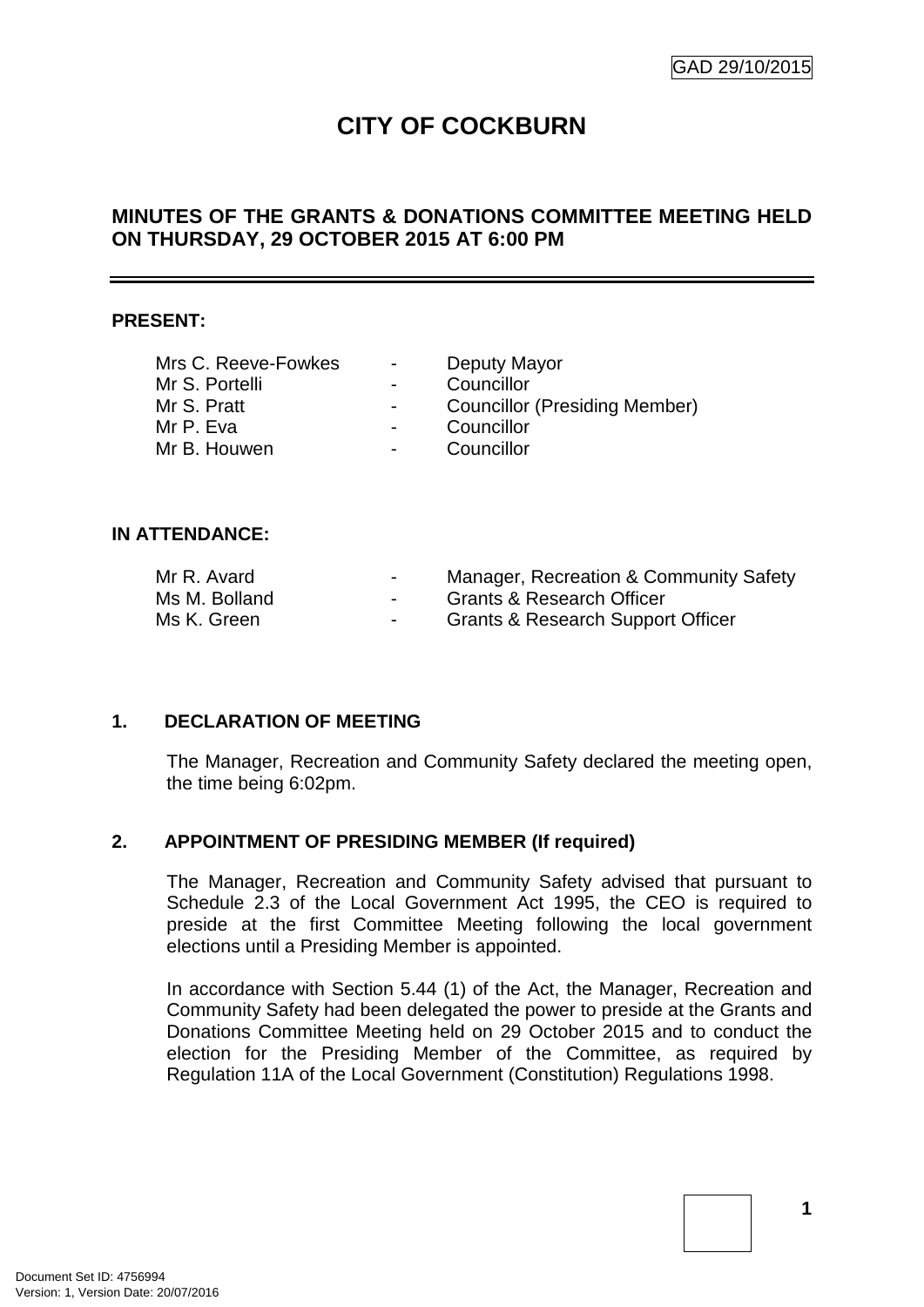The Manager, Recreation and Community Safety called for nominations and received a nomination for Clr Stephen Pratt to be appointed Presiding Member for the meeting.

There being no further nominations, Clr Stephen Pratt was duly declared Presiding Member.

#### **3. ACKNOWLEDGEMENT OF RECEIPT OF WRITTEN DECLARATIONS OF FINANCIAL INTERESTS & CONFLICT OF INTEREST (BY PRESIDING MEMBER)**

Nil

#### **4. (GAD 29/10/2015) - APOLOGIES & LEAVE OF ABSENCE**

| Mayor Logan Howlett | $\overline{\phantom{0}}$ | Apology |
|---------------------|--------------------------|---------|
| CIr Lyndsey Wetton  | $\overline{\phantom{0}}$ | Apology |
| Clr Lee-Anne Smith  | $\overline{\phantom{0}}$ | Apology |

#### **5. CONFIRMATION OF MINUTES**

#### **5.1 (MINUTE NO 89) (GAD 29/10/2015) - MINUTES OF THE GRANTS AND DONATIONS COMMITTEE MEETING - 29/7/2015 (ATTACH)**

# **RECOMMENDATION**

That the minutes of the Grants and Donations Committee meeting held on 29 July 2015 be adopted as a true and accurate record.

#### **COMMITTEE DECISION**

MOVED Clr P Eva SECONDED Clr S Portelli that Council adopt the Minutes of the Grants and Donations Committee meeting held on 29 July 2015 as a true and accurate record.

**CARRIED 5/0**

#### **6. DEPUTATIONS & PETITIONS**

Nil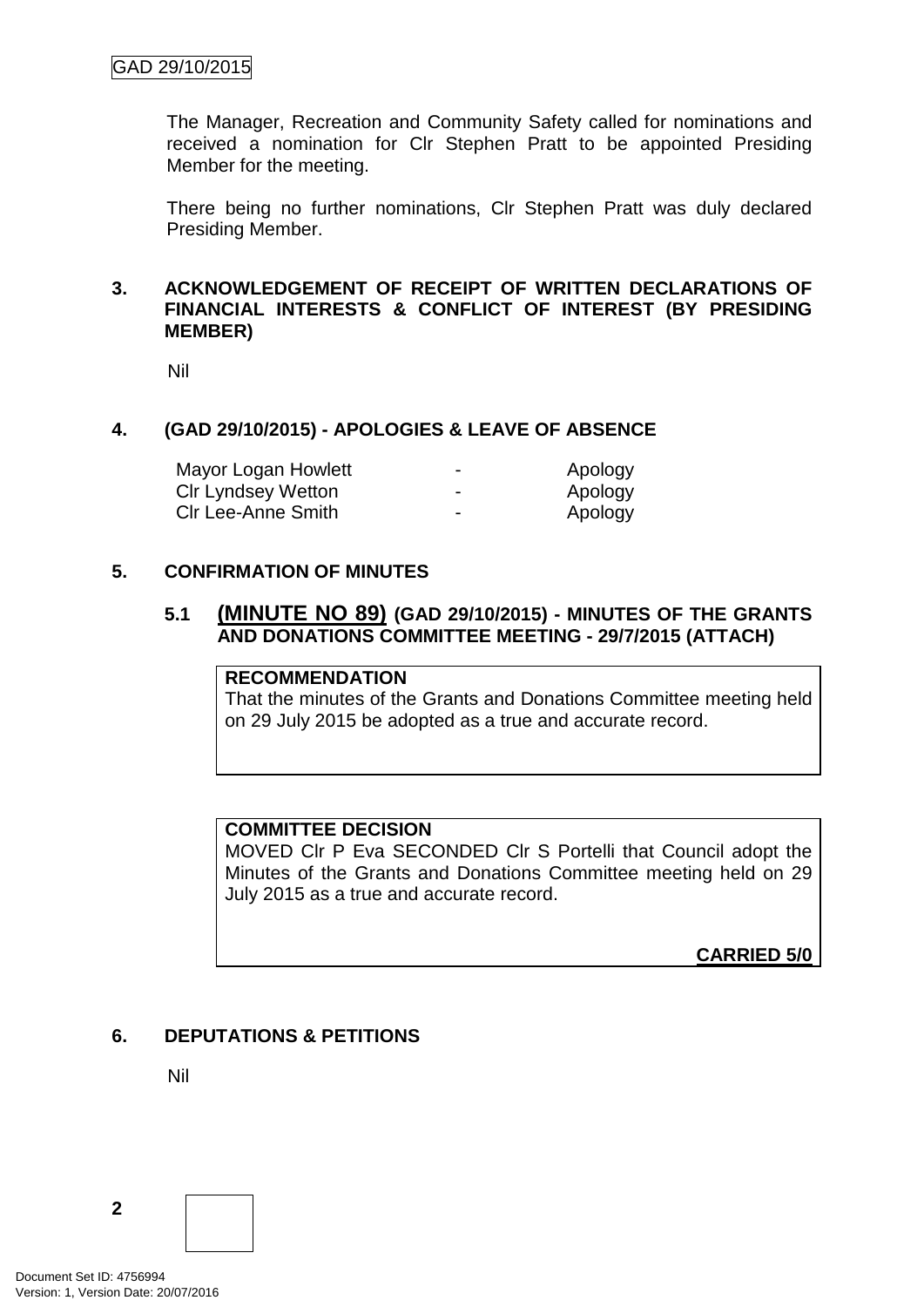#### **7. BUSINESS LEFT OVER FROM THE PREVIOUS MEETING (IF ADJOURNED)**

Nil

### **8. DECLARATION OF COUNCILLORS WHO HAVE NOT GIVEN DUE CONSIDERATION TO MATTERS IN THE BUSINESS PAPER**

Nil

#### **9. COUNCIL MATTERS**

**9.1 (MINUTE NO 90) (GAD 29/10/2015) - AUSTRALIAN SCULPTURE GIFTING TO NAGASAKI PEACE PARK AND MAYORS FOR PEACE 2015 MEMBERSHIP FEE (162/002) (R AVARD) (ATTACH)**

**RECOMMENDATION** That Council:

- (1) makes a donation of \$2,000 towards the Australian Sculpture-Gifting to Nagasaki Peace Park to commemorate the 70th Anniversary of the end of WW2, and
- (2) approves becoming a member of the Mayors for Peace Network Australia, including payment of the 2,000 Yen (approx. \$25 AUD) 2015 annual membership fee.

# **COMMITTEE RECOMMENDATION**

MOVED Clr S Pratt SECONDED Clr P Eva that the recommendation be adopted.

**CARRIED 4/1**

**COUNCIL DECISION**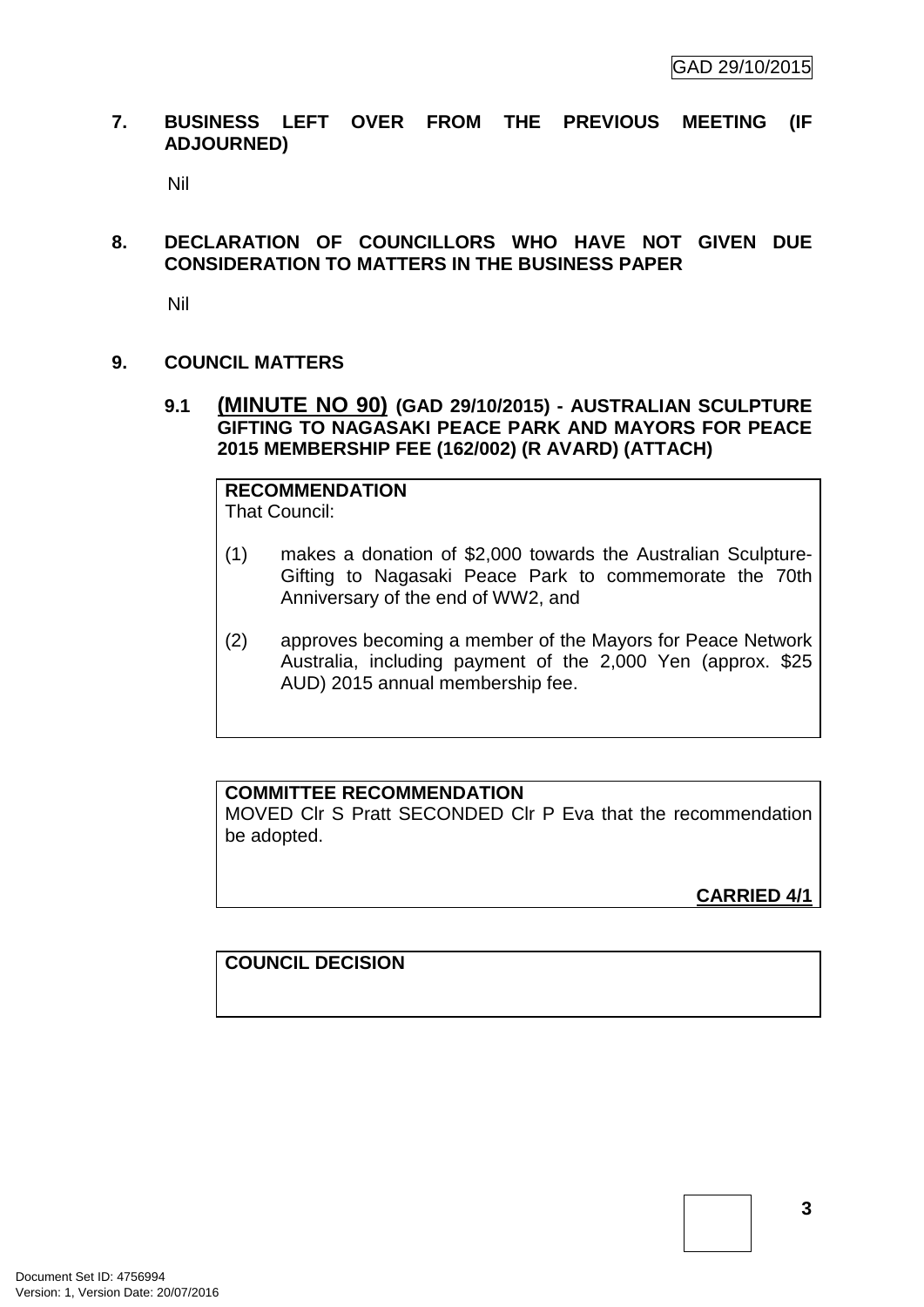# **Background**

The City of Fremantle joined Mayors for Peace a decade ago as part of a push from cities around the world to make sure nuclear disarmament is front and centre of the global agenda. Fremantle recently became the lead city in the Australian Mayors for Peace Network.

Mayor Logan Howlett has requested consideration of the payment of an annual membership fee for 2015 for the Mayors for Peace Network. Previously, there was no membership fee of this organisation applicable, so the Mayor simply joined in his capacity as Mayor. Now that there is a request for a membership fee and funding for an affiliated project, it would be prudent for Council to consider and approve this arrangement, even though the amount sought is minimal (membership fee of 2,000 Yen, approx. \$25 AUD).

#### **Submission**

An invitation to join the Mayors for Peace Network and proposal to become an official partner for the Australian Sculpture-Gifting to Nagasaki Peace Park is attached to the Agenda.

#### **Report**

The City of Cockburn has been invited to join as an official partner for the Australian Sculpture-Gifting to Nagasaki Peace Park and share in this unique cross-cultural gifting opportunity. Attached is the design proposal for the sculpture, as sent to Nagasaki. *(Please note: this is a confidential document and should not be circulated publicly please.)*

This sculpture contribution is a collaborative venture between the Australian Mayors for Peace Network, Yalata Community and the Nuclear Futures creative arts program.

Nuclear Futures is a three-year international arts and cultural program funded by the Australian Government through the Australia Council for the Arts. The Nuclear Futures Partnership Initiative is being coordinated by Sydney-based arts production company Alphaville.

In terms of the donation process, the project is administered by Alphaville, in partnership with Mayors for Peace (Aust). All funds raised go directly towards project-related material expenses (fabrication and transport) and no salaries are covered by the contributions.

The program links atomic survivor communities in several countries – that is, communities who have had experience of nuclear weapons – to create new artworks that share their stories [\(www.nuclearfutures.org\).](http://www.nuclearfutures.org)/)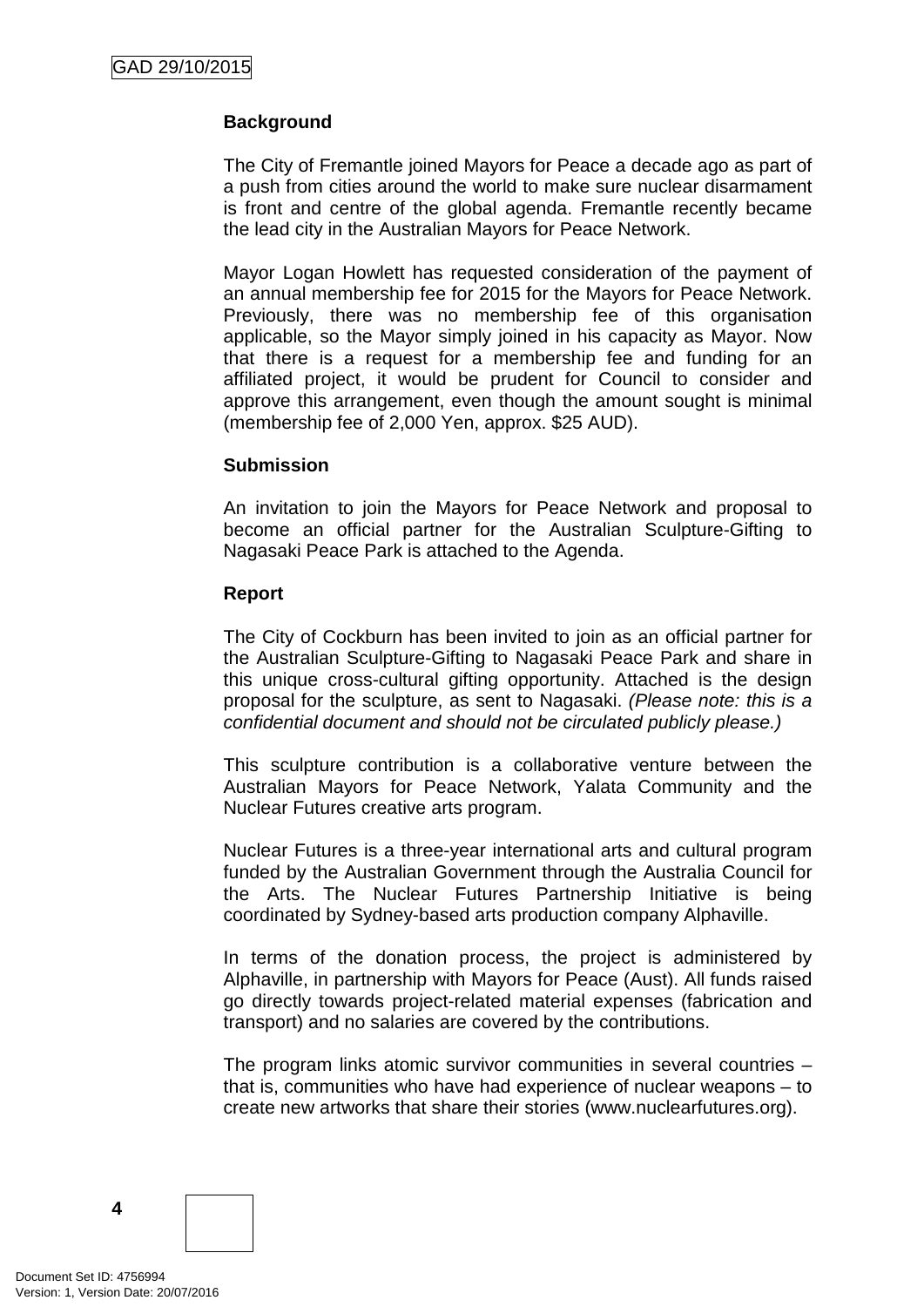Alphaville has partnered with City of Fremantle, as lead city in the Australian Mayors for Peace (MFP) Network, on an international project to facilitate a sculpture gifting from Australia to Nagasaki Peace Park, Japan. Close partners from MFP are Mayor Brad Pettitt, Adrian Glamorgan and Elizabeth PO' (MFP working group).

Nagasaki Peace Park was established in 1955, to commemorate the 1945 atomic bombing of Nagasaki during WW2. Now an internationally renowned sculpture park frequented by thousands of visitors annually, Nagasaki Peace Park features a diverse range of monuments conveying messages of friendship and peace to the City of Nagasaki by donor cities and/or countries. Included are some twenty sculptures, such as from Portugal, Czech Republic, Bulgaria, The Netherlands, the former USSR, China, Italy, Turkey, Argentina, and New Zealand. To date, there is no Australian presence.

The proposal for an Australian Sculpture for Nagasaki Peace Park embodies a timely message of peace, and is inspired as a contribution to the peace-related activities taking place in Nagasaki during the 70 year commemoration of the atomic bombings. The proposed artwork of excellence represents the passing of a call for hope and peace across generations and across borders, sent as an internationally relevant message of peace from Australia to Japan.

Over the past 12 months Mayors for Peace (Australia), Alphaville and partners have been working with Nagasaki City to realise an Australian contribution. A prominent site for an Australian sculpture has been allocated on the central promenade and arrangements for installation are underway. The approval process will be finalised by Nagasaki City in mid-December, with a gifting ceremony anticipated for March 2016.

The commissioned sculpture for the proposed installation is based on Indigenous design elements and is linked with an existing sculpture project being run with remote Indigenous communities in South Australia, in collaboration with a professional team of creative artists led by sculptor John Turpie. John is experienced in public art commissions with Indigenous communities in Australia, and previous work includes large-scale installations on the cliff top at Elliston on the Eyre Peninsular amongst other acclaimed works. The key community partner for the initiative is Yalata Anangu community (far west South Australia), whose recent history relates to the British nuclear tests of the 1950s at Maralinga.

To date, financial support for the Mayors for Peace sculpture gifting has so far been received from the Australia Council for the Arts, the Australian Embassy in Japan and is endorsed by Yalata Community Council and Maralinga Tjarutja Council.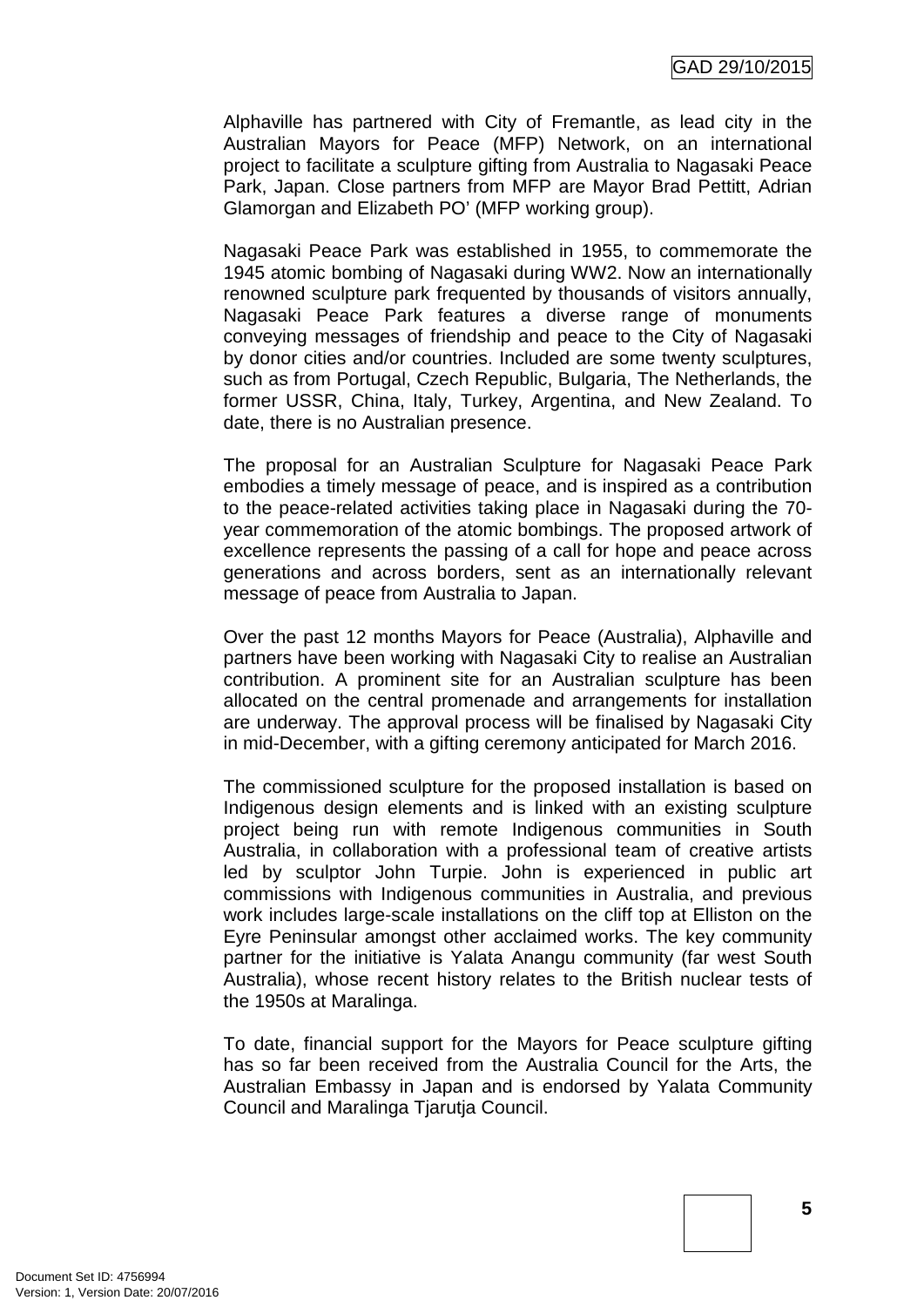Contributions are being sought from local councils and businesses for the final phase of the project, to aid with fabrication and transportation (a gap of approximately \$20,000). Ideally, donations of \$2,000 or above are sought, however the financial value partners are able to offer is negotiable starting at \$500. A range of partnership benefits are available to create a value-exchange for donations, such as having Council included on the plaque accompanying the sculpture as a contributor, as well as cultural exchange and promotional opportunities across the next twelve months (in Japan and Australia).

# **Strategic Plan/Policy Implications**

# **Community & Lifestyle**

- Community environments that are socially cohesive and embrace diversity.
- Communities that are connected, inclusive and promote intergenerational opportunities.
- The significance and richness of our local Indigenous people and diverse multicultural community will be recognised and celebrated.

# **Leading & Listening**

• A responsive, accountable and sustainable organisation.

# **Budget/Financial Implications**

A \$2,000 contribution towards the Nagasaki Peace Park Sculpture Gifting and a 2,000 Yen 2015 membership fee payment (current exchange rate, approx. \$25 AUD) from the Grants and Donations 2015/16 budget.

# **Legal Implications**

N/A

#### **Community Consultation**

N/A

# **Attachment(s)**

1. Invitation to join the Mayors for Peace Network and Proposal to become an Official Partner for the Australian Sculpture-Gifting to Nagasaki Peace Park.

# **Advice to Proponent(s)/Submissioners**

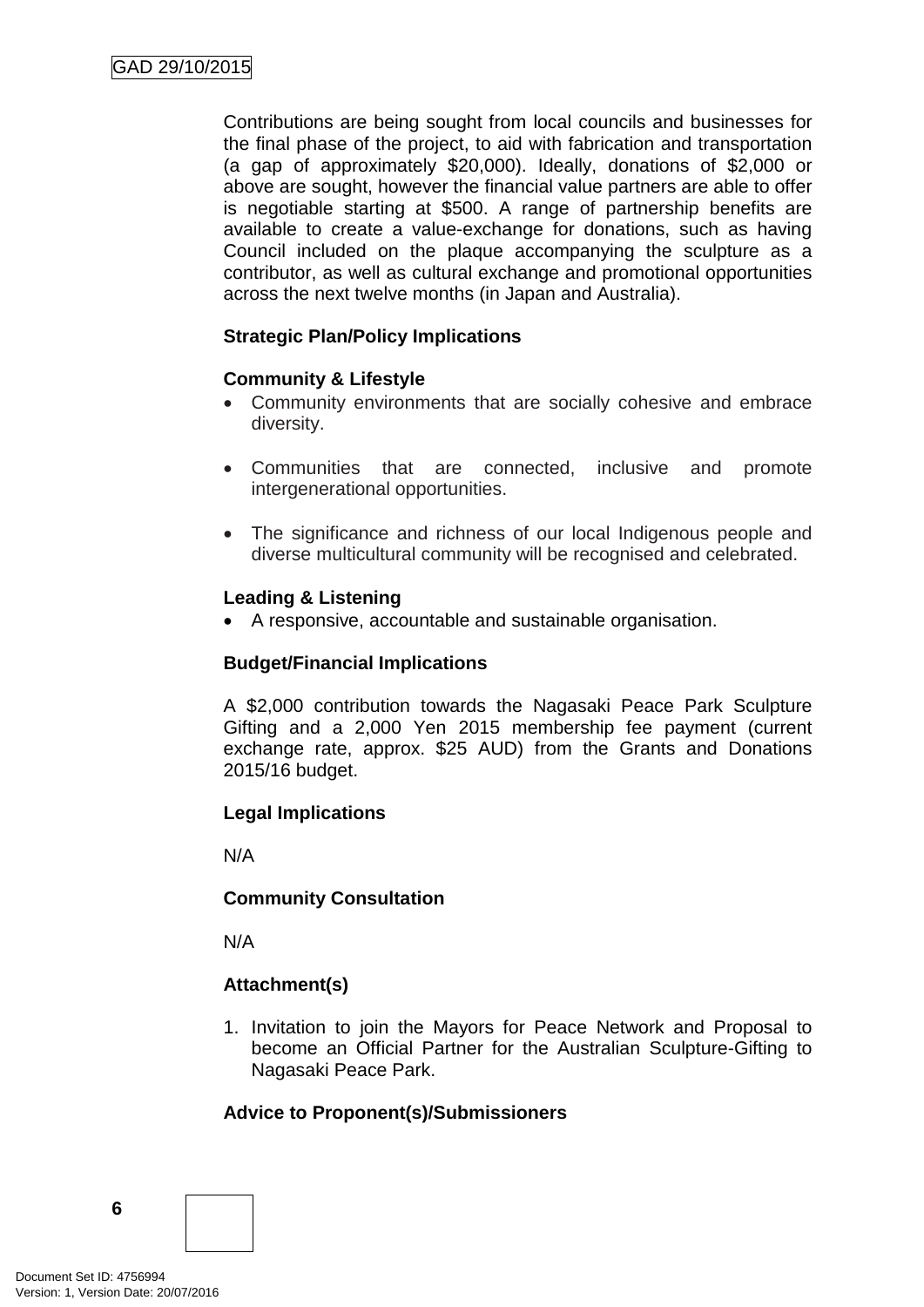The submissioner has been advised that they will be notified of the outcome following the November 2015 Council Meeting.

# **Implications of Section 3.18(3) Local Government Act, 1995**

Nil

# **9.2 (MINUTE NO 91) (GAD 29/10/2015) - GRANTS AND DONATIONS COMMITTEE RECOMMENDED ALLOCATIONS 2015/16 (162/003) (R AVARD) (ATTACH)**

# **RECOMMENDATION**

That Council adopt the revised grants, donations, and sponsorship recommended allocations for 2015/16 as attached to the agenda.

#### **COMMITTEE RECOMMENDATION**

MOVED Clr S Portelli SECONDED Clr S Pratt that the recommendation be adopted subject to the following amendments as shown in the attachment to the minutes:

- (1) Recommended \$3,500 Sponsorship to Leukaemia Foundation of Australia; and
- (2) Recommended \$2,000 Sponsorship to Point Peron Restoration Project.

**CARRIED 5/0**

# **COUNCIL DECISION**

#### **Reason for Decision**

Leukaemia Foundation of Australia

For an inaugural fundraising event based in Cockburn, for a worthy cause, it is recommended that the request for Sponsorship by the Leukaemia Foundation of Australia be fully funded for \$3,500.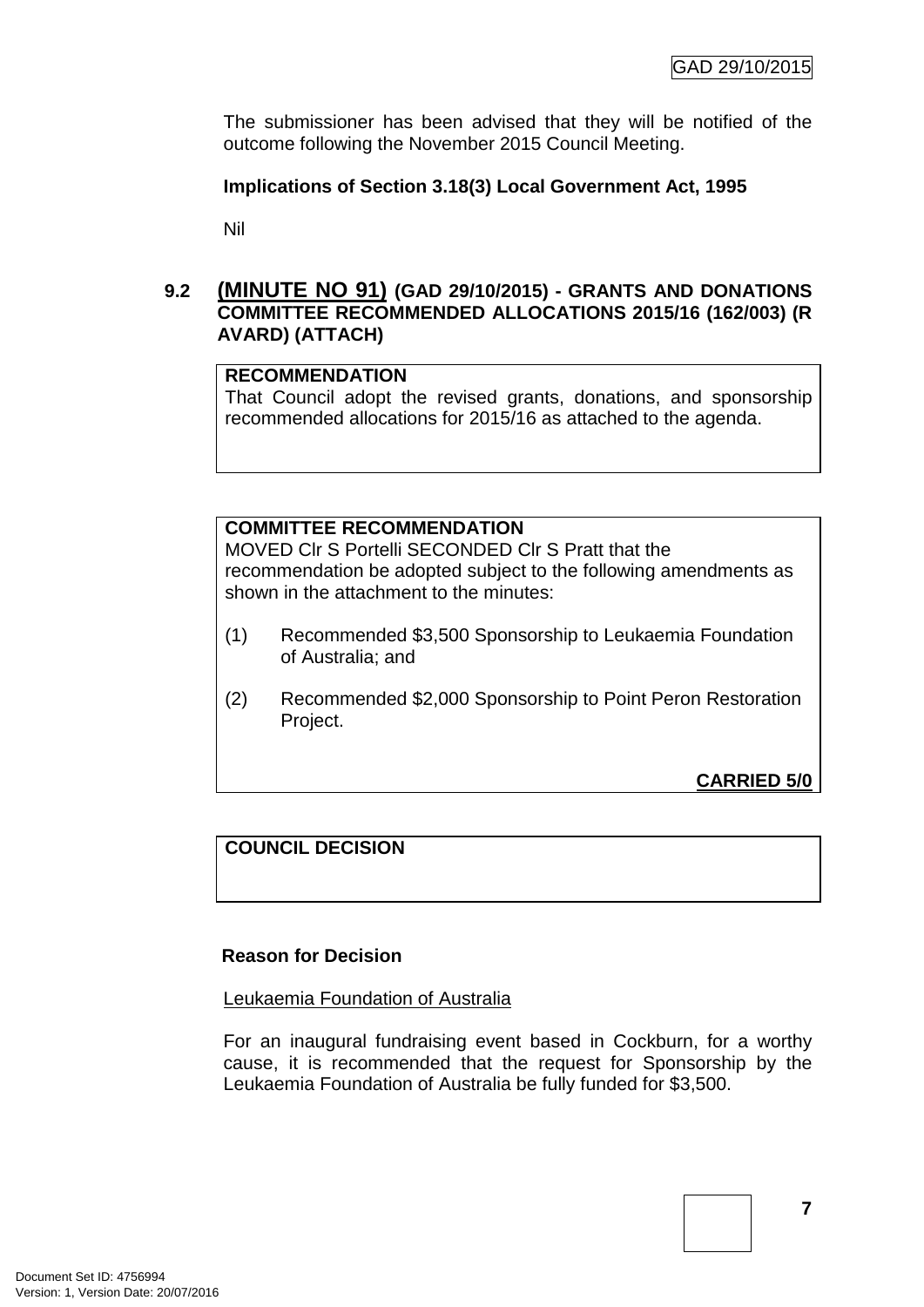# Point Peron Restoration Project

The City has been approached by the Hon Phil Edman, MLC seeking sponsorship for the launch of the Point Peron Restoration Project. The project seeks to highlight the place of coastal defence in the protection of Australia during WWII. The South West Group is assisting to facilitate this, with the aim of promoting all remnant fortifications across the region. These include underground observation posts and ammunition storage facilities in North Fremantle, section of a submarine boom net in Fremantle, the Woodman Point ammunition storage facilities in Cockburn, a radar tower in Kwinana and the fortifications at Point Peron. These would be linked to a display at the Army Museum of Western Australia, located in Fremantle. Drawing these elements together will make for a true regional tourism opportunity that is unique in Western Australia.

Details and flyers for the event were circulated via email. The sponsorship request entitles the City to two tickets to the event and would carry our logo. Sponsorship is being provided by the cities of Fremantle and Kwinana.

# **Background**

Council approved a budget for Grants and Donations for 2015/16 of \$1,200,000. The Grants and Donations Committee is empowered to recommend to Council how these funds are to be distributed.

At its meeting of 29 July 2015 the Committee recommended a range of allocations of grants, donations and sponsorship which were duly adopted by Council on 13 August 2015.

#### **Submission**

N/A

#### **Report**

The September 2015 round of grants, donations and sponsorship funding opportunities was advertised to close on 30 September 2015. A total of 25 applications were received including 8 applications for Community Grants and 2 applications for Sustainable Events Grants which have been reviewed under the delegated authority of the Manager Recreation and Community Safety. The remainder include 8 applications for Donations and 7 applications for Sponsorship to be considered by the Committee.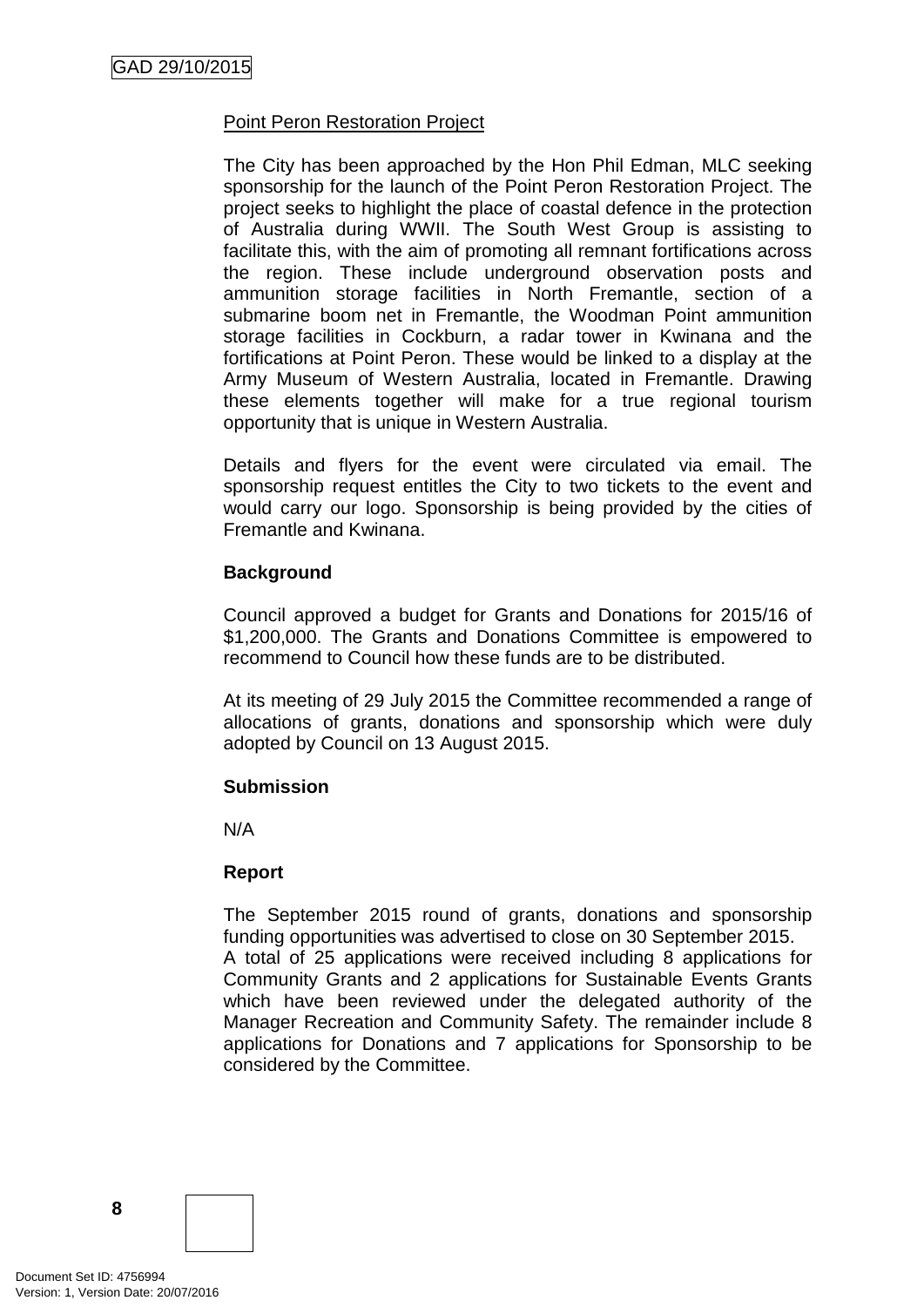In the Summary of Grants, Donations and Sponsorship Recommended Allocations Budget 2015/16, attached to the Agenda, these are the following items for the Committee to consider:

- 2 proposed adjustments to the committed/contractual donations
- 8 applications for donations
- 7 applications for sponsorship, and
- 3 proposed adjustments to grant funding allocations.

The proposed adjustments and applications for donations and sponsorship are described in brief below.

# COMMITTED/CONTRACTUAL DONATIONS

As can be seen in the Budget attachment, a number of donations are deemed to be committed by legal agreements, such as leases, or by Council Decision. There is one adjustment and one new proposed commitment highlighted:

#### Spearwood Dalmatinac Club Inc. – Rates Reimbursement

Council resolved on 14 May 2009 to provide an annual reimbursement of 50% of the annual rates payable by Spearwood Dalmatinac Club for 41 Azelia Road, Spearwood. The actual amount of this reimbursement for 2015/16 equates to \$11,307.90, so there is a proposed adjustment to the budget from an allocation estimate of \$11,500 reduced to \$11,308.

# Australian Sculpture Gifting to Nagasaki Peace Park and Mayors for Peace 2015 Membership Fee

This proposal is addressed in Agenda Item 9.1.

The total for committed/contractual donations will be \$496,000.

# **GRANTS**

As can be seen in the Budget attachment, there are a number of grants for which there are established criteria and processes in place.

There are three proposed adjustments to grant allocations for the 2015/16 financial year:

- Increase to the Cultural Grants program allocation from \$12,500 to \$20,000 due to a delay in payment processing from the previous financial year that has required funds from last year to be paid out of this year's budget.
- Increase in the Youth Arts Scholarships from \$4,000 to \$5,000 based on the number of applications received in the first round, and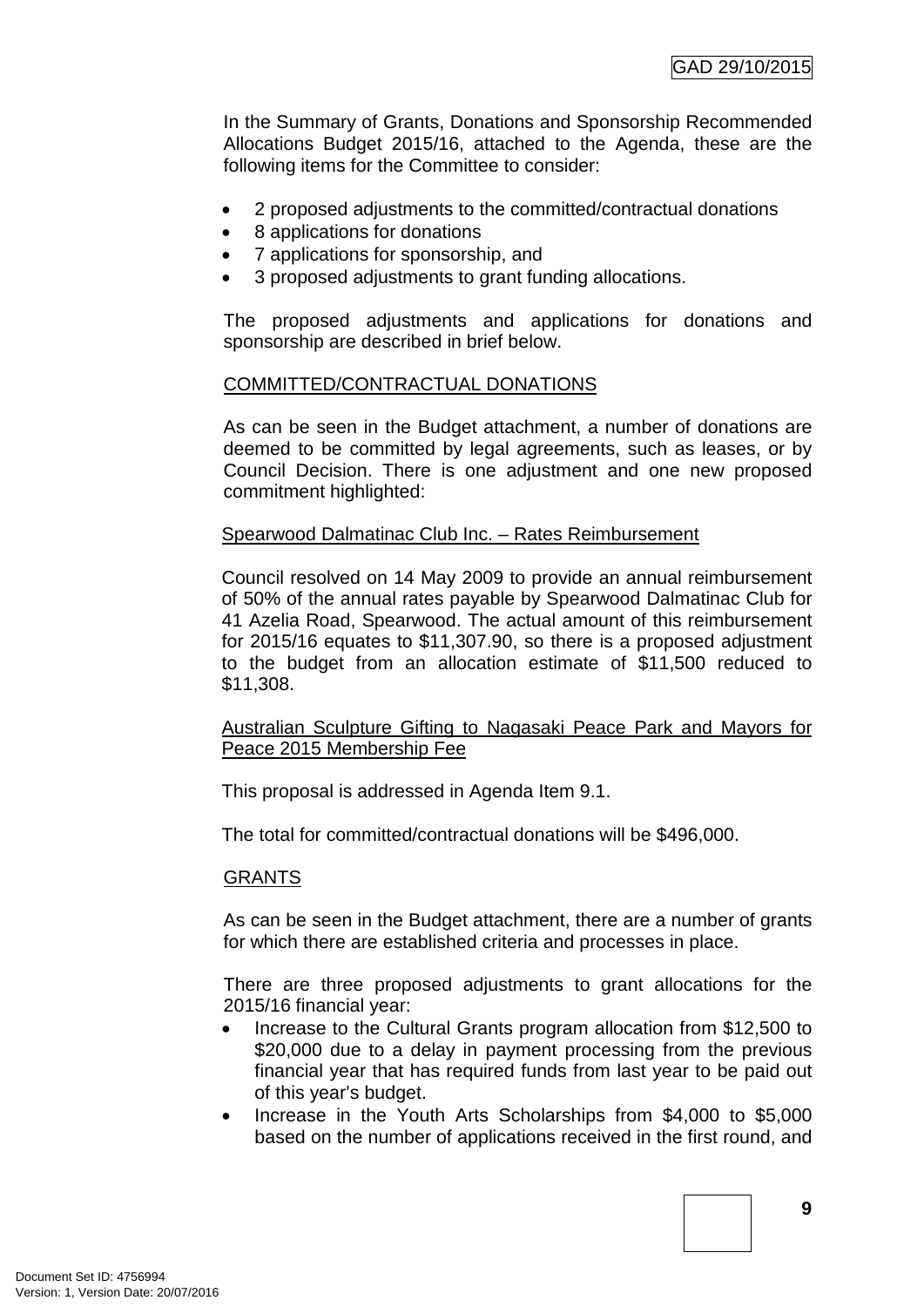to allow for an equitable pool of funds to be available for the second round in March 2016.

Increase to Cockburn Community Group Volunteer Insurance from \$8,000 to \$8,500 to allow for additional groups to join throughout the financial year.

The total proposed for grants is \$449,000.

#### **DONATIONS**

| <b>Applicant:</b> | <b>Cockburn Toy Library</b> |  |  |
|-------------------|-----------------------------|--|--|
| Requested:        | \$4,000                     |  |  |
| Recommended:      | \$4,000                     |  |  |

The Cockburn Toy Library is volunteer-run service offering parents/ carers access to a range of toys that are often beyond their financial means. The Library purchases and maintains toys that are available to for loan for approximately 35-40 families who pay either a biannual or annual membership fee.

Previous funding received from the City includes:

| <b>March 2003</b> |                          | \$1,283 (Community Grant – New Venue) |
|-------------------|--------------------------|---------------------------------------|
| <b>March 2008</b> | $\overline{\phantom{0}}$ | \$2,000 (Community Grant – New Toys)  |
| September 2011    | $\overline{\phantom{0}}$ | \$4,000 (Donation)                    |
| September 2012    | $\overline{\phantom{0}}$ | \$4,000 (Donation)                    |
| September 2013    | $\equiv$                 | \$4,000 (Donation)                    |
| September 2014    | $\overline{\phantom{m}}$ | \$4,000 (Donation)                    |

The Cockburn Toy Library has requested a \$4,000 donation to help with their rental expenses within the Meerilinga centre. The funding from the City allows the group to use their membership income to keep toy supplies in excellent condition and purchase new toys to meet needs within the community. The result is that they have an extensive, relevant and modern toy catalogue that will increase their membership base in the Cockburn community.

The application has the support of the Chief Executive Officer of the Meerilinga Young Children's Foundation and the City's Children's Services Officers. The requested donation of \$4,000 is recommended for approval.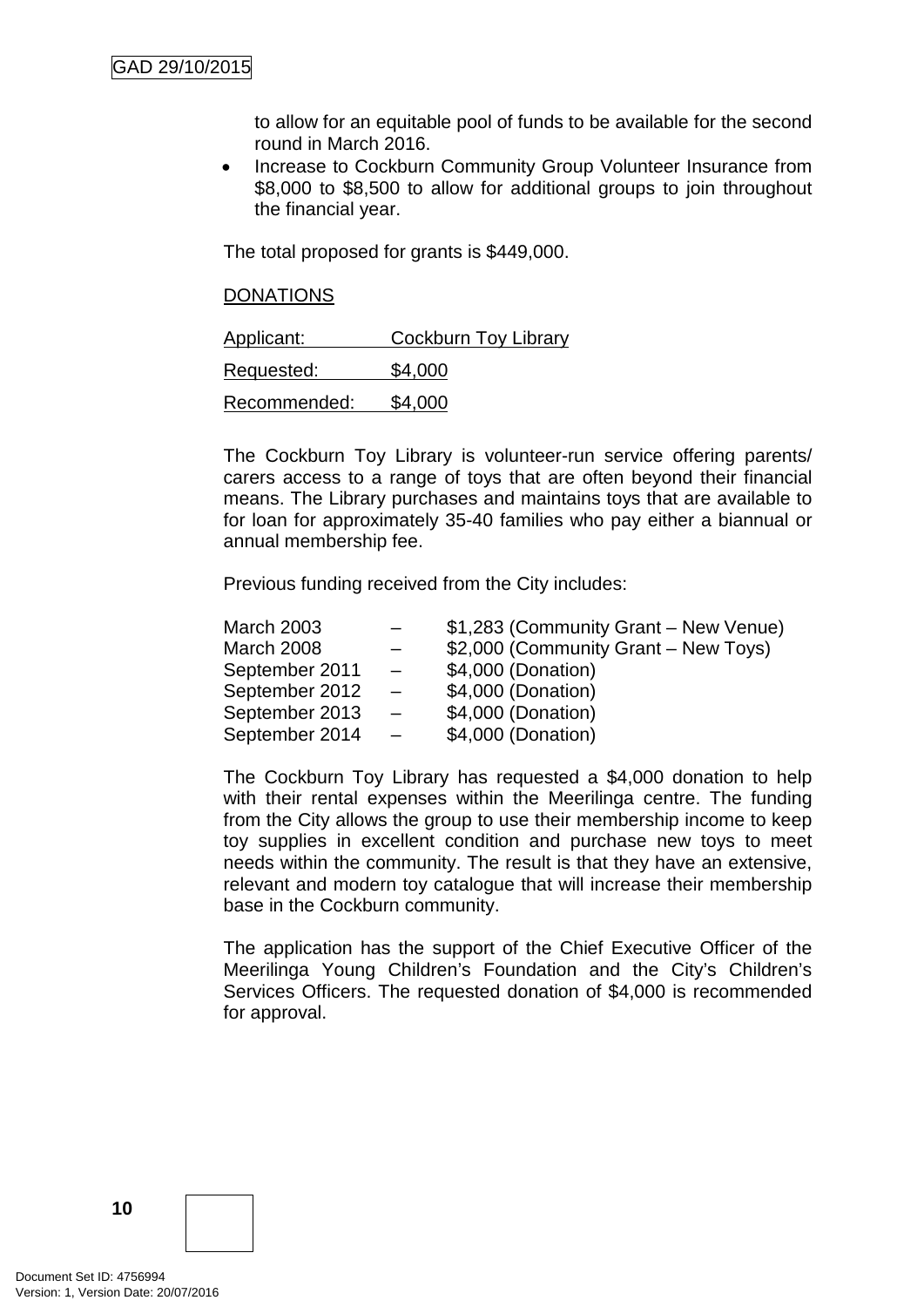| Applicant:   | St Vincent de Paul Society Yangebup Conference |
|--------------|------------------------------------------------|
| Requested:   | \$5,000                                        |
| Recommended: | \$5,000                                        |

St Vincent de Paul Society Yangebup Conference is a volunteer-driven charitable organisation that helps families in need in the suburbs of Atwell, Success, Aubin Grove, Jandakot, Yangebup, Spearwood and Munster. On the organisation's guiding principle 'A Hand Up, not a Hand Out', these families are assisted in times of emergency with food, furniture and clothing; and help with bills and rent. In the past year, the Yangebup Conference assisted about 1,500 individuals from 500 families within the City of Cockburn.

The Mater Christi Catholic Parish Yangebup strongly endorses the community contribution of the St Vincent de Paul Society Yangebup Conference.

In September 2013 and September 2014, St Vincent de Paul Society Yangebup Conference received \$5,000 donations from the City of Cockburn. It is recommended to support the organisation's application this year for a \$5,000 donation towards ongoing costs.

| Applicant:   | <b>Cockburn Community and Cultural Council</b> |
|--------------|------------------------------------------------|
| Requested:   | \$9,000                                        |
| Recommended: | \$9,000                                        |

The Cockburn Community and Cultural Council supports, sponsors and promotes artistic, cultural and leisure activities within the City of Cockburn. For many years the group has received an annual donation to assist with operating costs.

Previous funding from the City of Cockburn includes:

| October 2006   | \$7,500                                     |
|----------------|---------------------------------------------|
| October 2007   | \$8,000                                     |
| September 2008 | \$8,000                                     |
| September 2009 | \$8,600                                     |
| September 2010 | \$9,000                                     |
| September 2011 | \$9,000                                     |
| September 2012 | \$9,000                                     |
| September 2013 | \$9,000                                     |
| March 2014     | \$1,200 (one-off Donation 40th Anniversary) |
| September 2014 | \$9,000                                     |
|                |                                             |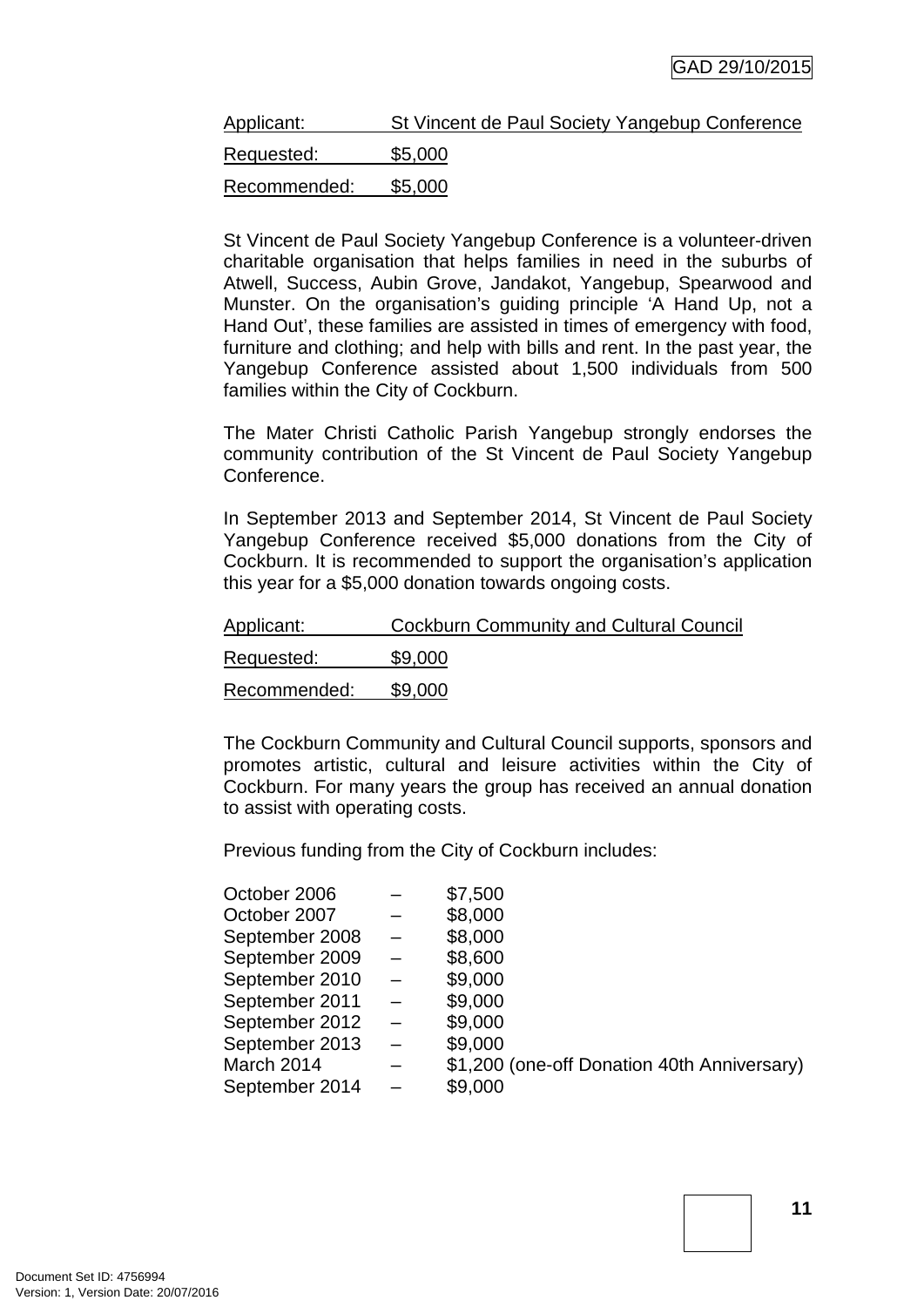March 2015 – \$3,000 (Fremantle Ports Cockburn Community Projects Fund Grant for the 2014 Cockburn Visual and Performing Arts Festival).

The Cockburn Community and Cultural Council has requested a donation of \$9,000 towards operating costs, which is recommended for approval this year; however, it is requested that the group consider making their facility available for use by other local arts/crafts groups.

| Applicant:   | Meerilinga Young Children's Services |  |  |  |
|--------------|--------------------------------------|--|--|--|
| Requested:   | \$10,000                             |  |  |  |
| Recommended: | \$10,000                             |  |  |  |

Meerilinga is a not-for-profit organisation and registered charity that promotes the United Nations Convention on the Rights of the Child. Based at the Cockburn Children and Family Centre in Winterfold Road, Coolbellup, the organisation works to reduce developmental vulnerability in children and to assist parents to increase coping skills and achieve a quality of life.

The City supported Meerilinga in September 2014 with a \$10,000 donation.

Meerilinga's contribution to the community – in particular, the Caralee Early Years intervention program – is endorsed strongly by the Fremantle Language Development Centre.

It is recommended to support Meerilinga's current application for a \$10,000 donation to support the continuation of their programs and their proposed extension of programs to include the participation of local seniors groups.

| <b>Applicant:</b> | Returned and Services League – City of Cockburn |
|-------------------|-------------------------------------------------|
| Requested:        | \$10,000                                        |
| Recommended:      | \$10,000                                        |

The Cockburn Branch of the Returned and Services League supports the welfare of the serving and ex-military service community of Cockburn. The group conducts commemorative services throughout the year, including the ANZAC Youth Parade and Service. The group also promotes the ANZAC history and military service in local schools.

Previous funding received from the City of Cockburn includes:

March 2007 – \$7,500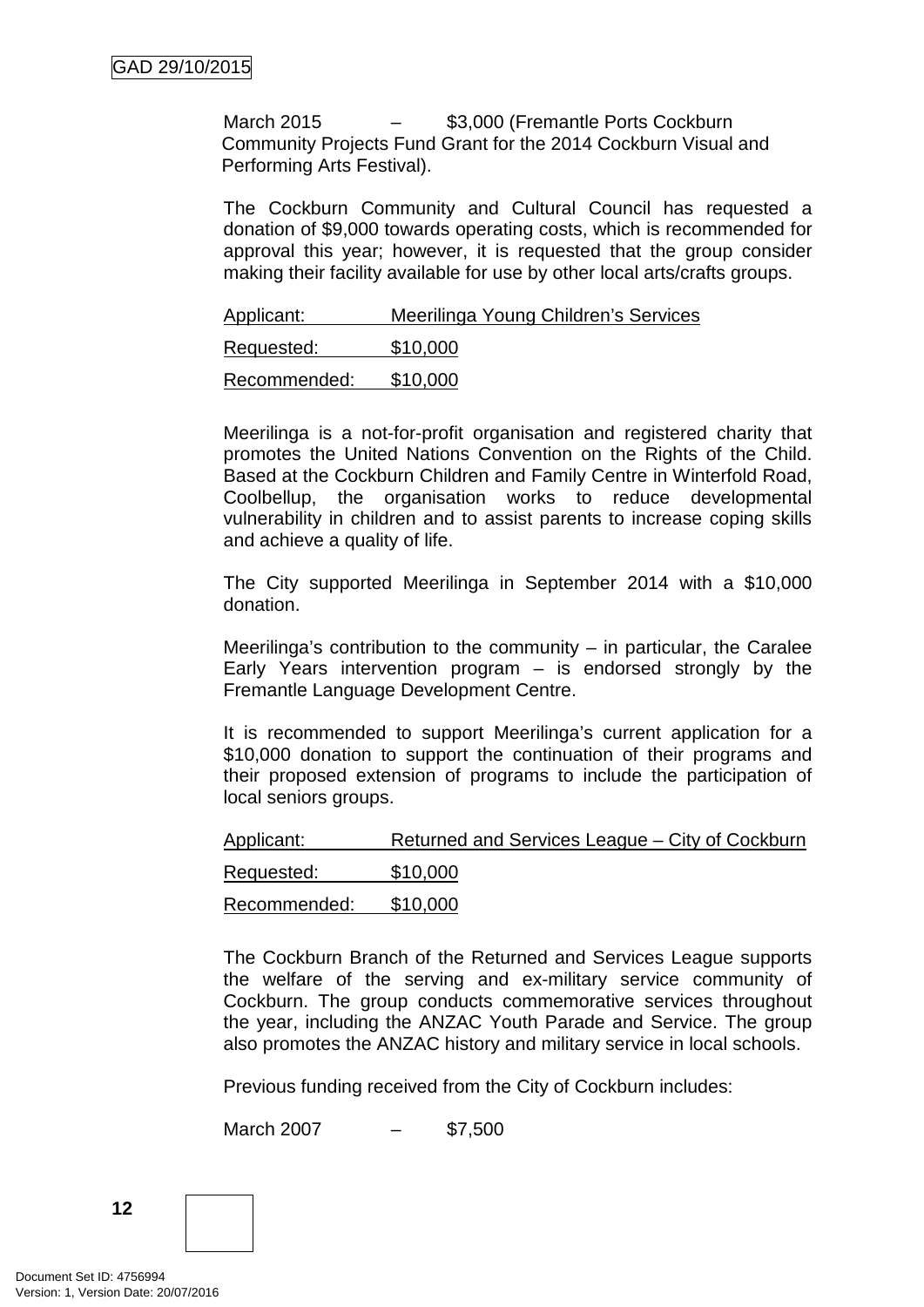| October 2007   | \$8,000  |
|----------------|----------|
| September 2008 | \$8,000  |
| September 2009 | \$8,000  |
| September 2010 | \$8,300  |
| September 2011 | \$8,000  |
| September 2012 | \$9,000  |
| September 2013 | \$10,000 |
| September 2014 | \$10,000 |
|                |          |

The Returned and Services League has requested a \$10,000 donation for its programs and activities. It is recommended to support this donation for \$10,000 to reflect the previous year's donation.

| Applicant:   | <b>Yangebup Family Centre</b> |
|--------------|-------------------------------|
| Requested:   | \$12,000                      |
| Recommended: | \$12,000                      |

The Yangebup Family Centre is a community-managed, not-for-profit organisation that provides a range of community services for residents of Yangebup and the surrounding area. Services include children's programs, and parenting workshops, information and support services.

Previous funding from the City includes:

| October 2006      |                          | \$5,000                                    |
|-------------------|--------------------------|--------------------------------------------|
| October 2007      |                          | \$5,000                                    |
| September 2008    |                          | \$5,000                                    |
| September 2009    |                          | \$5,000                                    |
| September 2010    |                          | \$5,000                                    |
| September 2011    |                          | \$5,000                                    |
| September 2012    | $\equiv$                 | \$7,000                                    |
| September 2013    | $\overline{\phantom{0}}$ | \$9,500                                    |
| September 2013    | $\overline{\phantom{0}}$ | \$3,025 (Alcoa Project Grant for Open Day) |
| September 2014    |                          | \$12,000                                   |
| <b>March 2015</b> |                          | \$2,500 (Sustainable Events Grant          |
|                   |                          | Community Open Day)                        |
| August 2015       |                          | \$1,637 (Donation for Health Nurse Clinic) |
|                   |                          |                                            |

The Yangebup Family Centre crèche was established in 2002 to support the need for a craft group at the centre. Previous funding from the City contributed to providing affordable crèche services to mothers that attend the craft groups. The crèche provides 57 places for children aged 0-6 years on a weekly basis. In 2014 the Centre requested an increased donation to add an additional crèche session and facilitate more community workshops focusing on parenting skills and wellbeing. In 2014–2015 more than 160 families participated in programs supported by the crèche.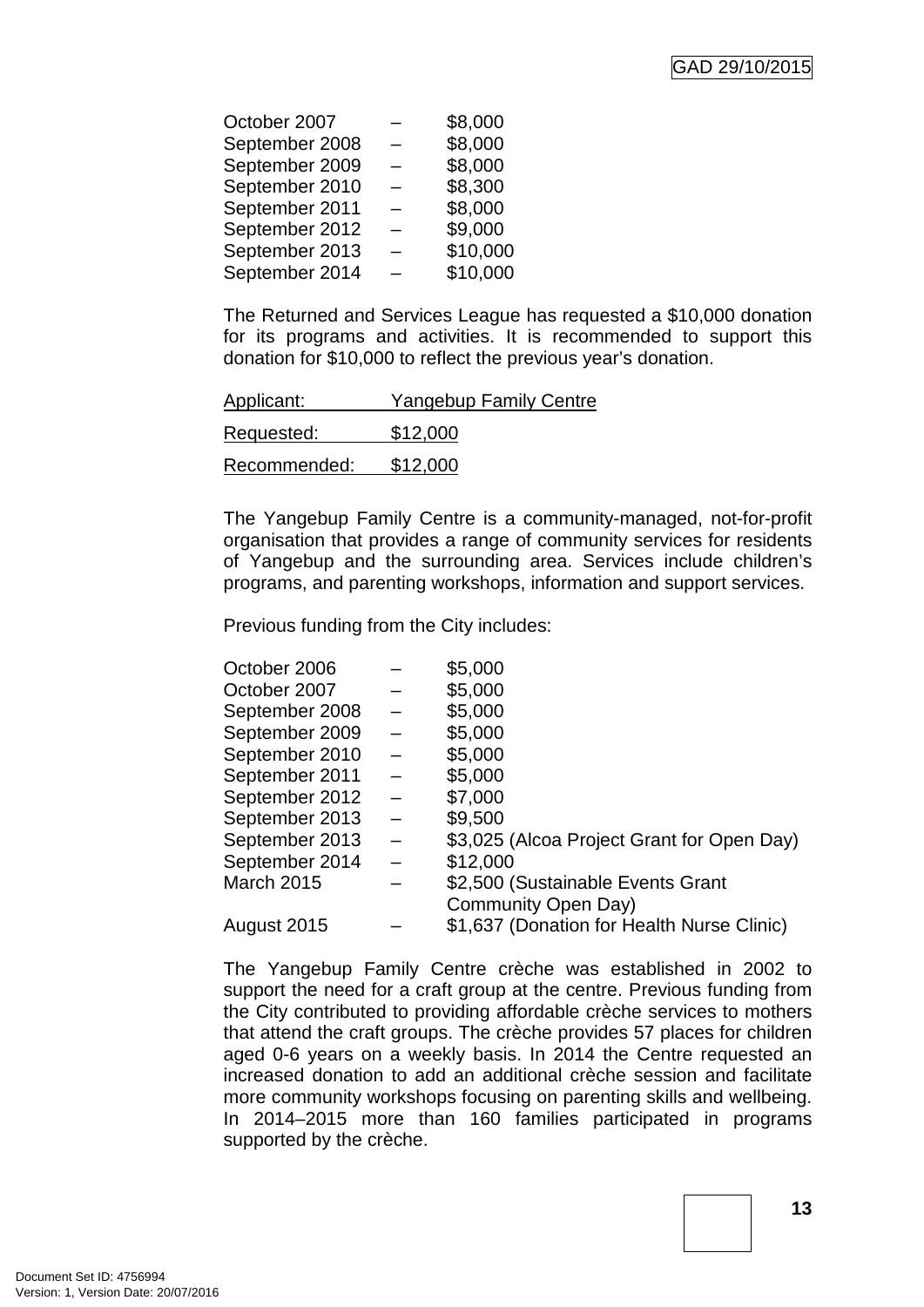The City of Cockburn Family Support Services strongly endorses the Centre.

It is recommended to support the Yangebup Family Centre's current application for a donation of \$12,000.

| <b>Applicant:</b> | <b>Cockburn Central YouthCARE Council</b> |
|-------------------|-------------------------------------------|
| Requested:        | \$13,000                                  |
| Recommended:      | \$13,000                                  |

The Cockburn Central YouthCARE Council requests a donation of \$13,000 to enable the continuation of its chaplaincy service at Lakeland Senior High School (LSHS).

In 2014, the City of Cockburn donated a total of \$48,100 to the Council to support chaplaincy services at LSHS and local primary schools in need of the service. About \$17,500 has yet to be expended, as the Council has committed the funds to the provision of chaplaincy services for Atwell, Bibra Lake, Harmony, Jandakot, South Coogee and South Lake primary schools in 2016, to account for gaps in national and school funding.

Funding provided by the City of Cockburn to Cockburn Central YouthCARE Council (formerly Lakeland District Council of the Churches Commission of Education) includes:

| October 2006      | \$9,000 (Chaplaincy for LSHS)              |  |
|-------------------|--------------------------------------------|--|
| October 2007      | \$9,000 (Chaplaincy for LSHS)              |  |
| September 2008    | \$9,000 (Chaplaincy for LSHS)              |  |
| March 2010        | \$11,600 (\$9,000 for Chaplaincy LSHS and  |  |
|                   | \$2,600 for Chaplaincy at Atwell College)  |  |
| March 2011        | \$9,000                                    |  |
| <b>March 2012</b> | \$9,450                                    |  |
| <b>March 2013</b> | \$24,000 (Chaplaincy in 4 local            |  |
|                   | primary schools)                           |  |
| September 2013    | \$9,000 (Chaplaincy for LSHS)              |  |
| September 2014    | \$48,100 (\$13,000 for Chaplaincy LSHS and |  |
|                   | \$35,100 towards Chaplaincy at<br>local    |  |
|                   | primary schools identified as in need of   |  |
|                   | chaplaincy support)                        |  |
|                   |                                            |  |

It is recommended to support this application for \$13,000 for chaplaincy at Lakeland Senior High School.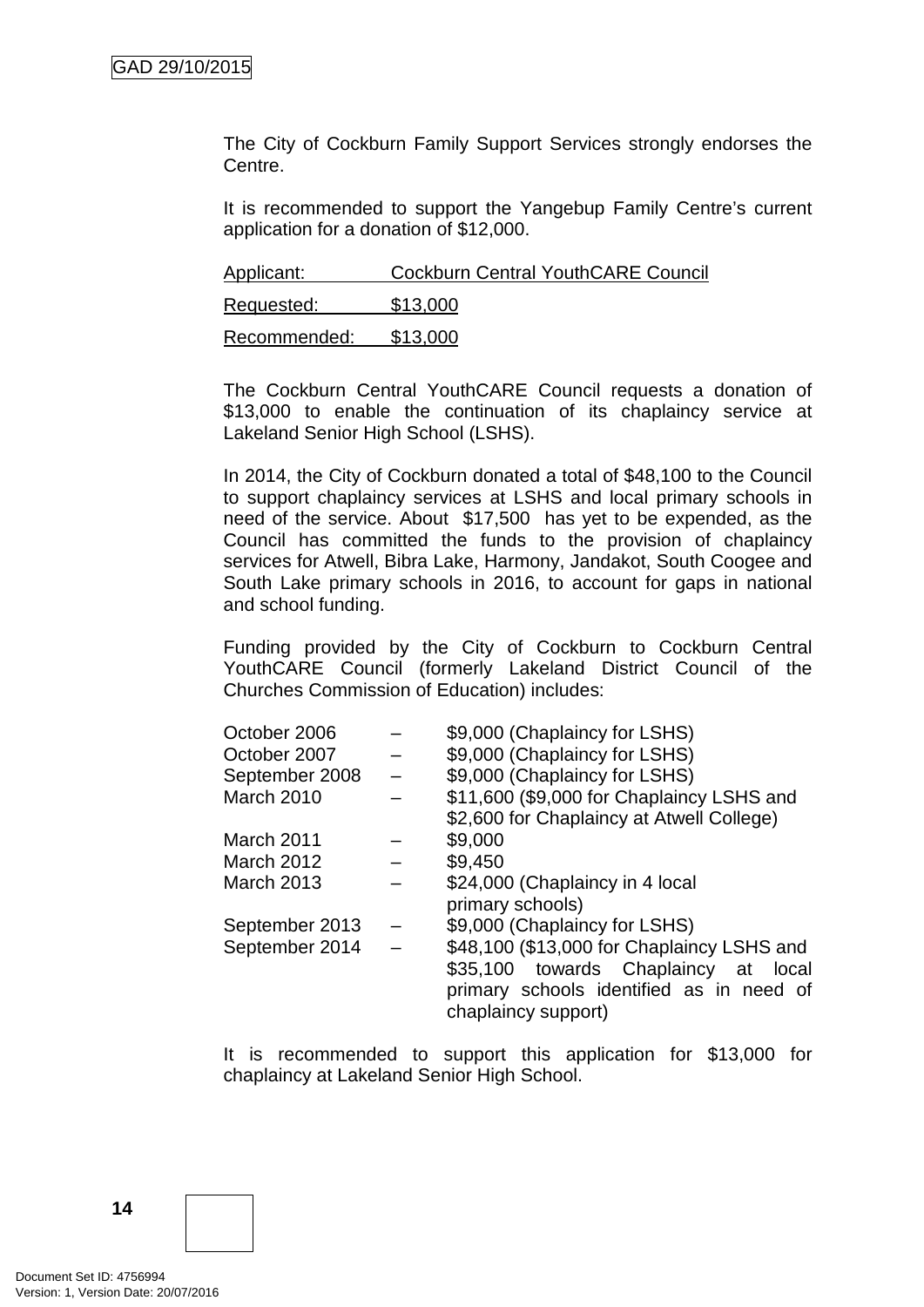Applicant: Coastal Motorcycle Club Requested: \$20,000 Recommended: \$20,000

Coastal Motorcycle Club of WA (Inc.) is a not-for-profit organisation based in Henderson. Established in 1919, the club provides motocross facilities and events for children and adults. About 70 per cent of the club's 350 members are City of Cockburn residents.

The club has applied for a donation for the replacement of the club's current 35-year-old loader that is not viable, as it will cost more to repair and rebuild the transmission than it is worth, according to a mechanical diagnostic report. A replacement loader is essential to provide a safe and well-maintained track for training and competitions, and to comply with the licence conditions set by the governing body, Motorcyling WA. The club is contributing \$55,000 and has requested the balance of \$20,000 towards the \$75,000 cost of the loader.

It is recommended to support Coastal Motorcycle Club's application for a \$20,000 donation to assist with the purchase of a replacement loader to grade and maintain the track.

The total proposed allocation for Donations has been reduced to \$185,000 to account for an increase in applications for Sponsorship.

#### SPONSORSHIP

| Applicant:   | <b>Cockburn Masters Swimming Club</b>  |  |
|--------------|----------------------------------------|--|
|              | (20th Anniversary Jetty to Jetty Swim) |  |
| Requested:   | \$15,000                               |  |
| Recommended: | \$10,000                               |  |

For many years the Cockburn Masters Swimming Club Inc. and Rotary Club of Cockburn Inc. have jointly organised the annual Coogee Jettyto-Jetty Swim. The event has grown to become a well-known and wellsupported event within Cockburn. In 2015, the event attracted more than 700 participants from across WA.

The City of Cockburn has assisted this event in previous years:

| \$1,000                                        |
|------------------------------------------------|
| \$2,000                                        |
| \$2,000                                        |
| \$3,500                                        |
| \$10,000 (Naming Rights Sponsor of 2012 event) |
|                                                |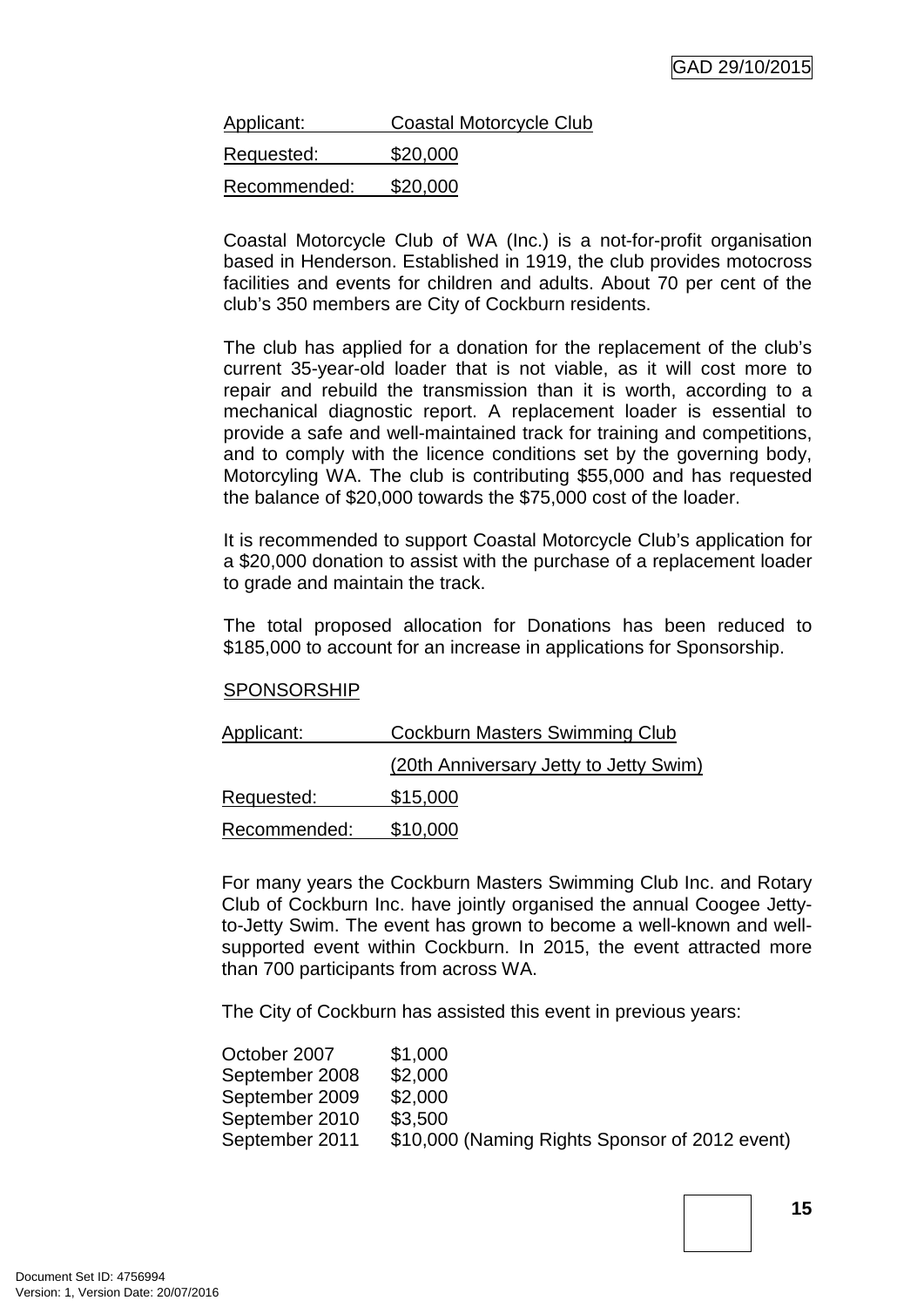| March 2012     | \$10,000 (Naming Rights Sponsor of 2013 event) |
|----------------|------------------------------------------------|
| September 2013 | \$10,000 (Naming Rights Sponsor of 2014 event) |
| September 2014 | \$10,000 (Naming Rights Sponsor of 2015 event) |

The Rotary Club has withdrawn from the 2016 event, which will be the 20th anniversary of the event. Unlike the past four years, the Swimming Club have withdrawn the offer of "City of Cockburn Jetty to Jetty Swim" naming rights (which was the reason for the large increase in sponsorship from the City for the 2012 event) preferring to go with the new "20<sup>th</sup> Anniversary Jetty to Jetty Swim" event name and logo, and have already designed and ordered their merchandise with this name and logo.

In return for sponsorship, the City of Cockburn will benefit from some media promotion, including use of banners and display tents/marquee at the event. They are prepared to negotiate other avenues of promotion of the sponsorship, and have a few other sponsors already on board, such as Frasers Property Group (formerly Australand), Cockburn Cement and NextGen clubs.

Without naming rights, it is recommended to maintain the level of sponsorship of \$10,000, to support the event.

Applicant: Swimming WA Requested: \$6,000 Recommended: Nil

The Western Australian Swimming Association (Swimming WA) is a membership-based organisation that has requested sponsorship for an open water swim competition (Open Water Series 2015-16 Round 5) to be held at Coogee Beach on 5 December 2015.

This event is one of a large program of swimming events around WA. It has been held previously in November 2014 and attracted some community criticism for issues related to noise and traffic management.

It is recommended that the City of Cockburn not provide sponsorship for this particular event, as the City has traditionally sponsored a similar longstanding event, the Coogee Jetty to Jetty swim, and this Swimming WA organisation is not based in Cockburn and the event does not offer extensive benefits to Cockburn.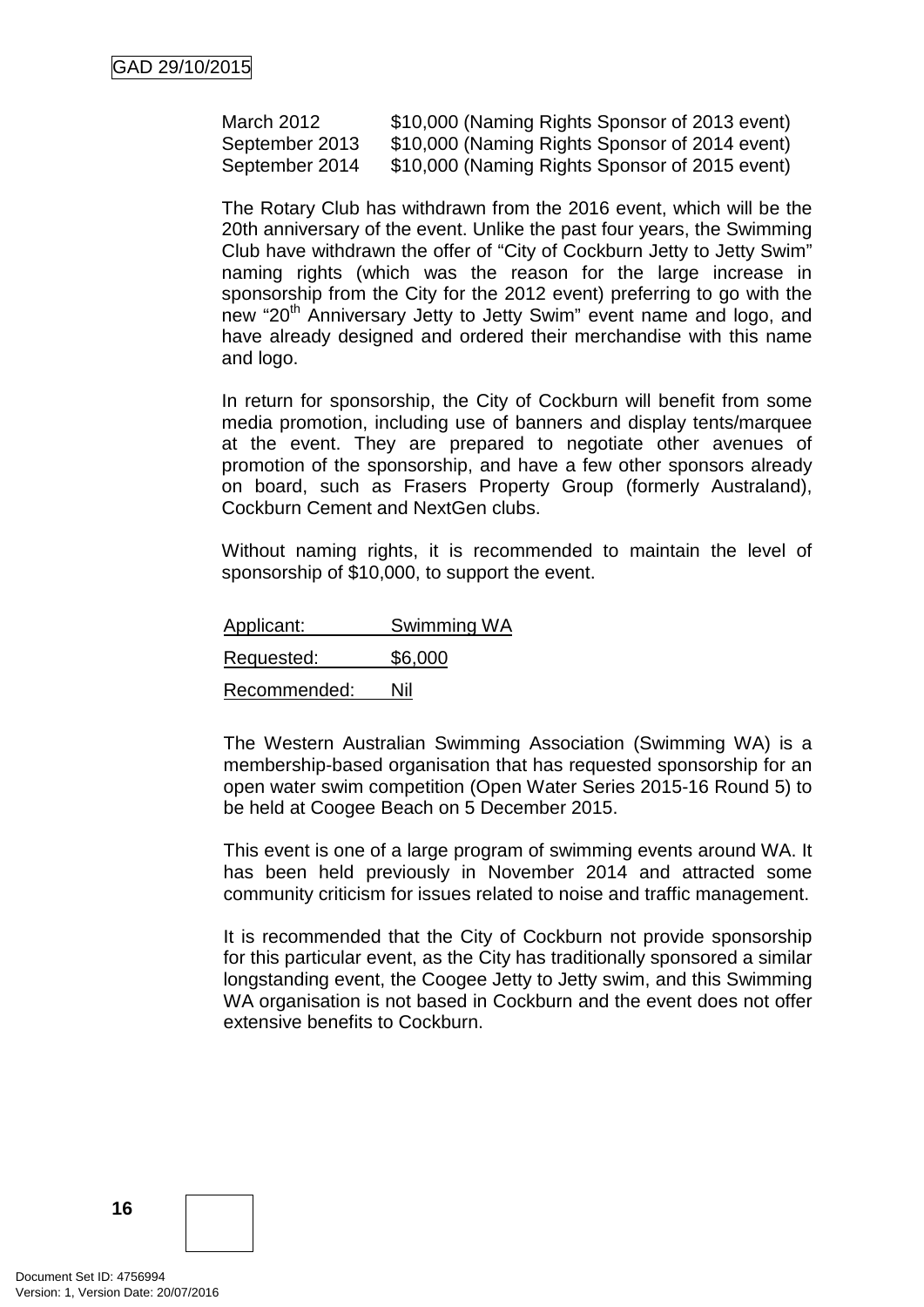Applicant: Jervoise Bay Sailing Club Requested: \$7,000

Recommended: \$5,000

Jervoise Bay Sailing Club is a not-for-profit recreational club of about 140 members. The club is striving to build its junior membership, and has requested sponsorship for the purchase of one of four new small 'Nacra 350' catamarans (purchase price approx. \$8,000 each) for the club's juniors for training and competition purposes to increase participation in sailing.

In return for Sponsorship the City of Cockburn will receive naming rights of the catamaran, which will be displayed on the hull.

The City has not previously provided funding to the club.

It is recommended to provide sponsorship of \$5,000, with the provision that the City of Cockburn's naming rights also apply to the catamaran's sail as well as the hull.

| Applicant:        | Southern Lions Rugby Union Football Club |
|-------------------|------------------------------------------|
| <u>Requested:</u> | \$20,000                                 |
| Recommended:      | \$12,500                                 |

The Southern Lions Rugby Union Football Club (SLRUFC) is a not-forprofit sporting club founded in 1987. Based at Success Regional Sports Facility, the Club has more than 500 members, with the majority being City of Cockburn residents participating in juniors, Women's, Men's and Golden Oldies Divisions.

In 2013, the SLRUFC hosted the successful inaugural City of Cockburn 7s Rugby Tournament that saw 18 teams and 1,500 fans from all over Perth come to Success Regional Sporting Facility.

The Club received \$12,500 sponsorship from the City in the September 2013 funding round for the 2014 event. In 2014 the City provided \$12,500 sponsorship for the 2015 event, as well as a \$4,000 Minor Capital Works Grant towards floodlighting upgrades and a \$1,000 Sports Equipment Grant.

The SLRUFC has sought an increase in sponsorship from the City, from \$12,500 to \$20,000, to provide increased prize money to entice more interstate participants.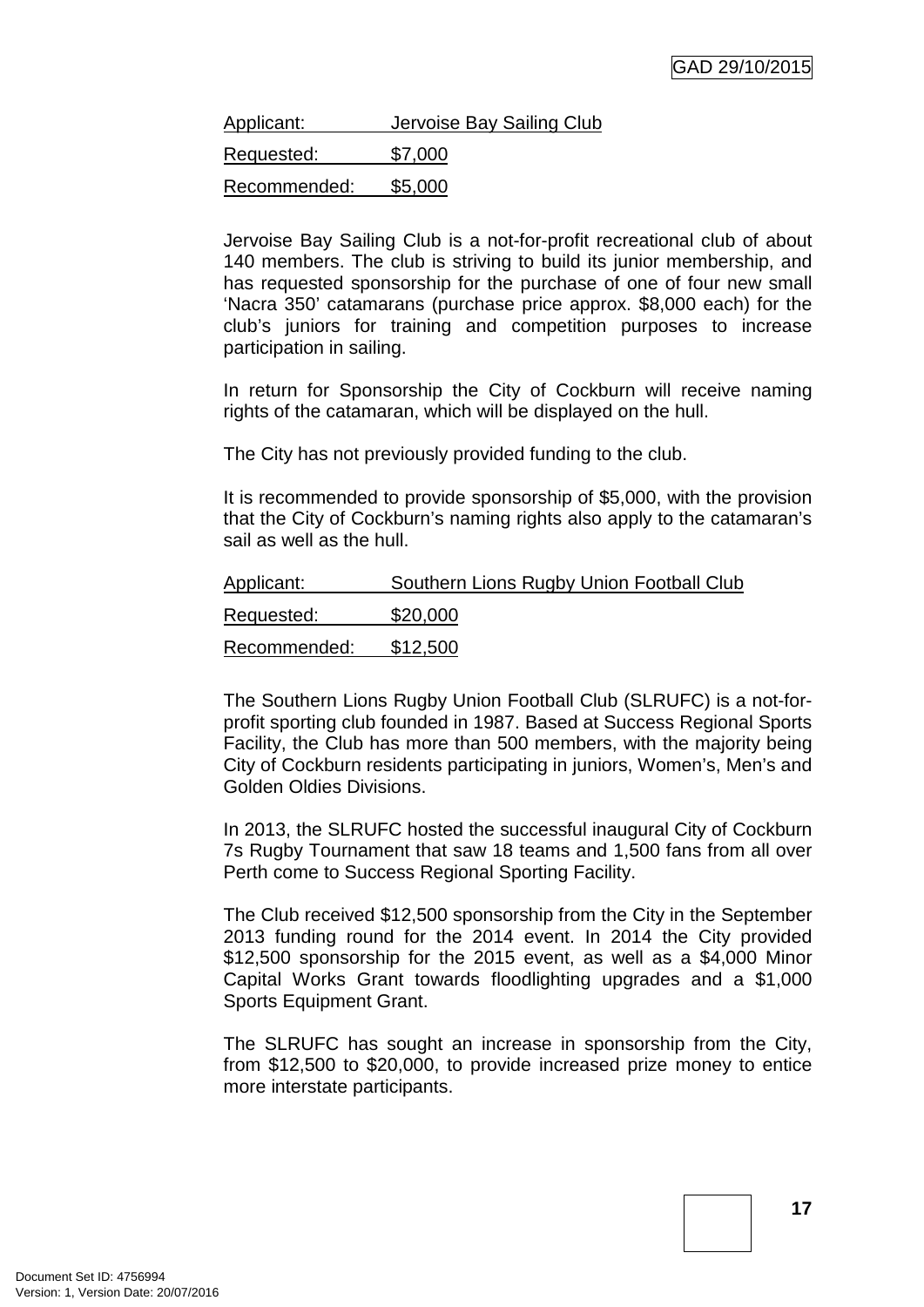In line with sponsorship of the 2015 event, the City will receive naming rights of the event, and inclusion on event advertising including media coverage via radio, newspapers and websites; logo inclusion on event signage, opportunity to display signage at the event and logo inclusion and sponsor recognition on advertising and promotional material official event merchandise (e.g. referees' shirts).

It is recommended that the City maintain its current level of support at \$12,500, as additional interstate participants provide negligible benefit to the City and local residents.

| Applicant:   | <b>Cockburn Central Town Centre Association</b> |
|--------------|-------------------------------------------------|
| Requested:   | \$20,000                                        |
| Recommended: | \$10,000                                        |

Cockburn Central Town Centre Association (CCTCA) is a community group of local residents and business owners who promote the interests of the local Cockburn Central community, and lead projects and events that enhance Cockburn Central as a place to live, work and visit.

The Association is planning a new not-for-profit event called the Cockburn Central BillyCart Festival. The event will draw the wider community into and promote the Cockburn Central Town Centre. Proceeds from the event will raise funds to support the work performed by the Princess Margaret Hospital and Butterfly Foundation to address eating disorders.

The proposed event has support from several Cockburn Central local businesses, and the City of Cockburn's Community Development team is supporting the event.

In return for sponsorship, the City's support will be promoted on all event advertising materials and media releases. The City is offered to display banners and run an informational market stall on the day. The Mayor will have the opportunity to deliver a speech and award prizes.

The CCTCA has requested sponsorship of \$20,000, they also have \$10,000 from Landcorp and \$4,000 from local business pledges. Being the inaugural event, it is recommended that the City provide sponsorship of \$10,000, and evaluate the event's outcomes for future sponsorship support.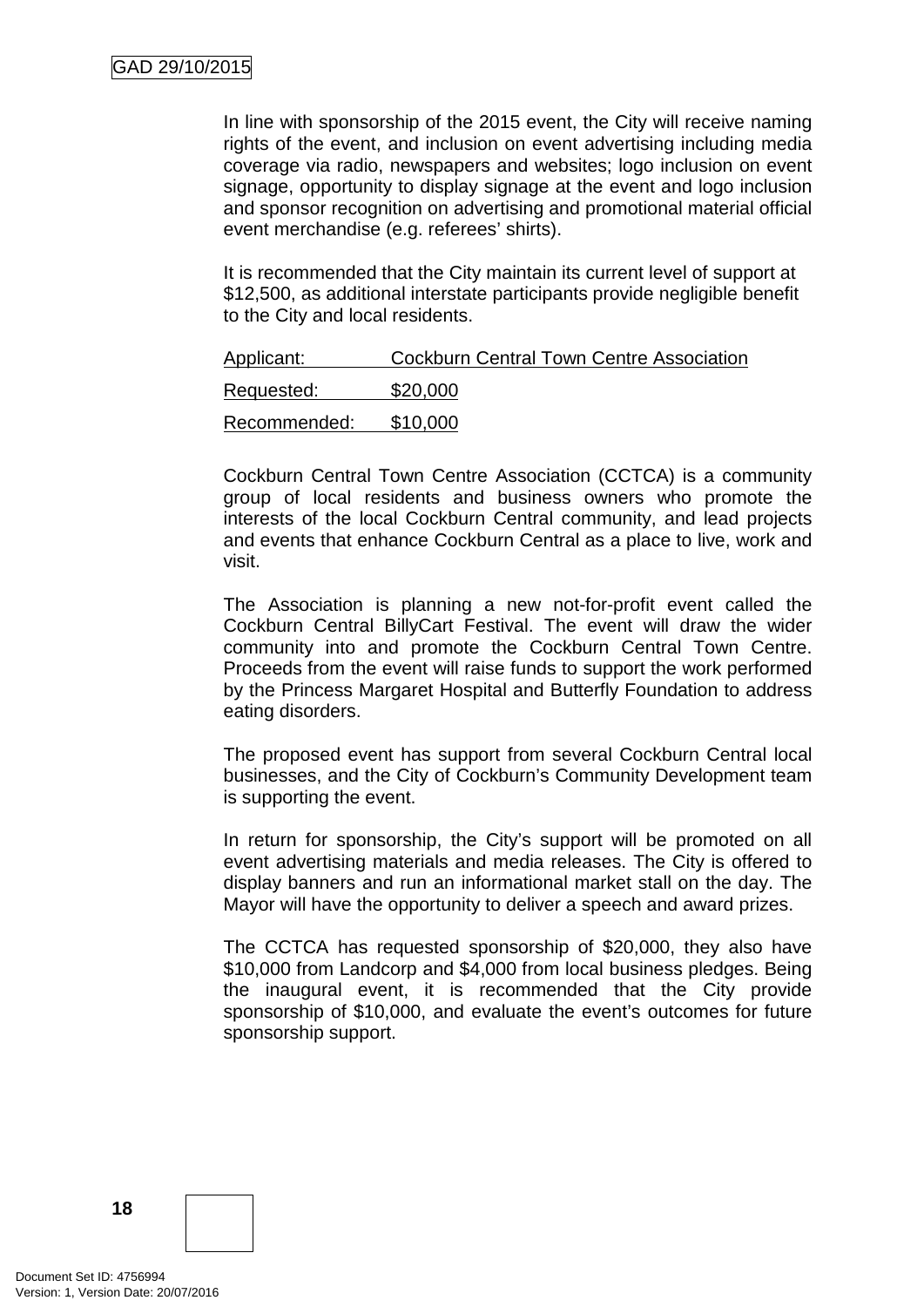Applicant: The Sir Oliver Cricket Club (Split Cricket Club)

Requested: \$5,850

Recommended: Nil

Mr Jeff Grzinic has applied for City of Cockburn support for the participation of a cricket team from the City's sister city of Split, Croatia, in the Mediterranean Cricket League tournament. Mr Grzinic is an organiser of the tournament, which will be held in Split in June 2016. While Mr Grzinic is not a local Cockburn resident (he resides in Kewdale), he believes that a City of Cockburn resident will participate in the event. As yet, the City of Split has not pledged sponsorship of the event.

Mr Grzinic met with the Mayor and Director Governance and Community to discuss the proposal. If funding were to be provided by the City, indicative support would be for sponsorship of items such as uniforms, equipment and marketing, totalling \$2,140. However, the applicant has yet to provide required documentation such as evidence of incorporation and financial statements. In addition, there is concern that the City may not be authorised to deposit funds into an overseas bank account, and that sponsorship of an overseas team and event provides negligible benefit to the City and its residents. In the reverse situation, it would be as if the Cockburn Cricket Club approached the City of Split to sponsor their activities in Cockburn. As such, it is recommended that the application for sponsorship is not supported.

| <b>Applicant:</b> | Leukaemia Foundation of Australia |
|-------------------|-----------------------------------|
| Requested:        | \$3,500                           |
| Recommended:      | \$1,000                           |

The Leukaemia Foundation of Australia is a not-for-profit organisation that assists about 293 leukaemia patients in the local area. The Foundation has requested support for an outdoor fitness event titled 'Get Your Blood Pumping' to be held at Bibra Lake. The event will comprise a walk/job around the lake followed by circuit and yoga classes. The event targets those experiencing blood cancer and their family/carers, and the wider community. The event will promote the Foundation and its work.

In return for sponsorship support, the City of Cockburn will receive logo acknowledgement across media platforms, and will have the opportunity to display signage and speak at the event. Profits from the event will go to supporting leukaemia patients, some of whom are City of Cockburn residents.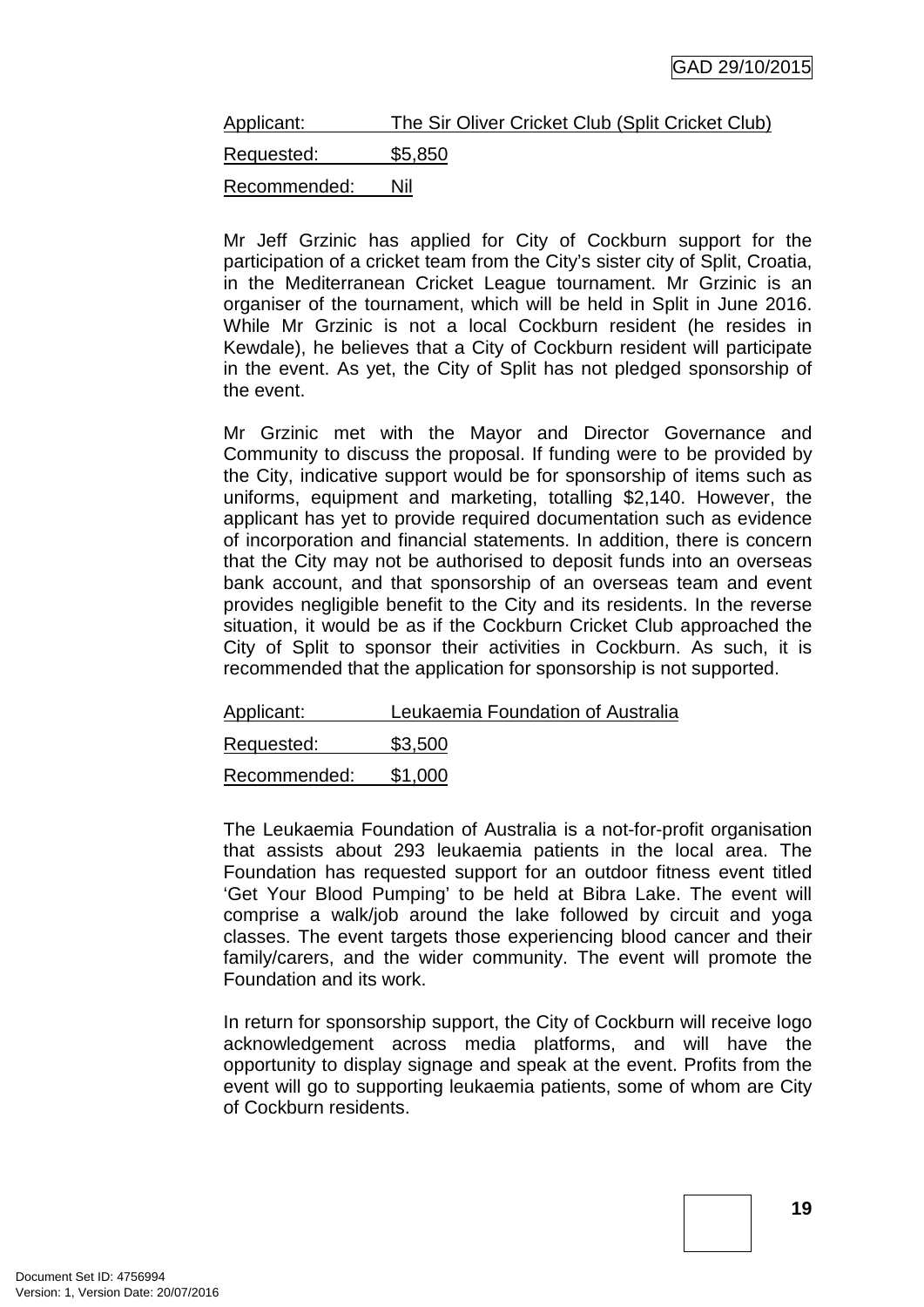The Foundation has requested sponsorship of \$3,500; however, it is recommended that, as this is the inaugural event, the City provide sponsorship of \$1,000 and evaluate the event's outcomes for future sponsorship.

The total proposed allocation for Sponsorship has been increased to \$70,000 due to the increase in applications so far this year, and to allow for an equitable pool of funds to be available for the second round in March 2016.

#### **Strategic Plan/Policy Implications**

#### **Community & Lifestyle**

- Community environments that are socially cohesive and embrace diversity.
- Communities that take pride and aspire to a greater sense of community.
- Promotion of active and healthy communities.

#### **Leading & Listening**

• A responsive, accountable and sustainable organisation.

#### **Budget/Financial Implications**

Council approved a budget for Grants and Donations for 2015/16 of \$1,200,000. Following is a summary of the proposed grants, donations and sponsorship allocations.

Summary of Proposed Allocations

| <b>Committed/Contractual Donations</b>    | \$496,000   |
|-------------------------------------------|-------------|
| <b>Specific Grant Programs</b>            | \$449,000   |
| <b>Donations</b>                          | \$185,000   |
| Sponsorship                               | \$70,000    |
| Total                                     | \$1,200,000 |
| <b>Total Funds Available</b>              | \$1,200,000 |
| <b>Less Total of Proposed Allocations</b> | \$1,200,000 |
| <b>Balance</b>                            |             |

#### **Legal Implications**

Nil

#### **Community Consultation**

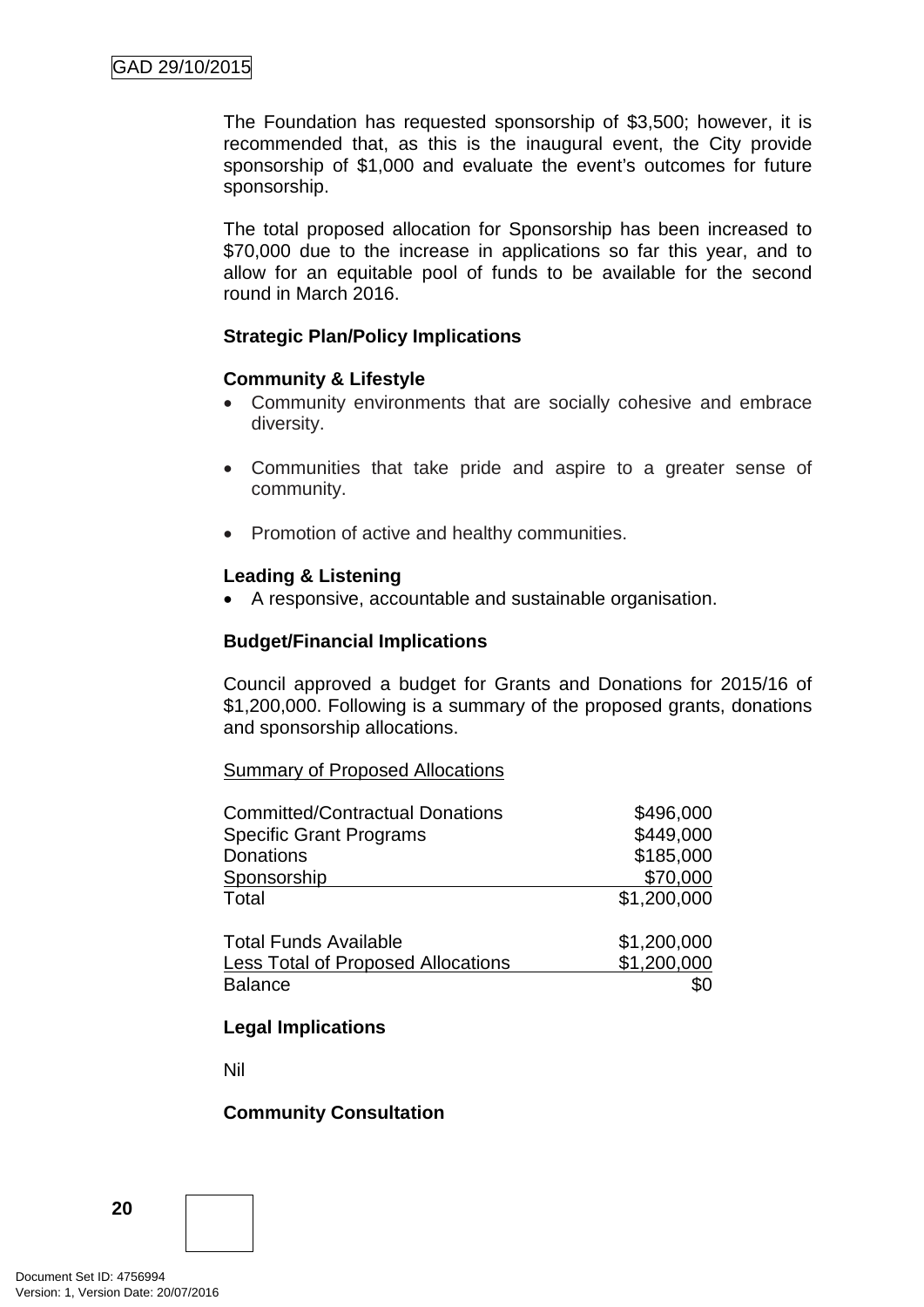In the lead up to the September 2015 round, grants, donations and sponsorship funding opportunities were promoted through the local media and Council networks. The promotional campaign has comprised of:

- Three advertisements running in the Cockburn Gazette on 01/09/15, 08/09/15 and 22/09/15.
- Three advertisements running fortnightly in the City of Cockburn Email Newsletter.
- Half Page advertisement in the August 2015 Soundings.
- Promotion to community groups through the Community Development Service Unit email networks and contacts.
- All members of the Cockburn Community Development Group and Regional Parents Group have been encouraged to participate in the City's grants program.
- Additional Advertising through Community Development Promotional Channels:
	- o Community Development Calendar distributed to all NFP groups in Cockburn.
	- o Community Development ENews September 2015 edition.
- Closing dates advertised in the 2015 City of Cockburn Calendar.
- Information available on the City of Cockburn website.
- Reminder email sent to regular applicants.

# **Attachment(s)**

1. Revised Summary of Grants, Donations and Sponsorship Recommended Allocations Budget for 2015/16.

# **Advice to Proponent(s)/Submissioners**

Applicants have been advised that they will be notified of the outcome of their applications following the November 2015 Council Meeting.

# **Implications of Section 3.18(3) Local Government Act, 1995**

Nil

# **10. MOTIONS OF WHICH PREVIOUS NOTICE HAS BEEN GIVEN**

Nil

#### **11. NOTICES OF MOTION GIVEN AT THE MEETING FOR CONSIDERATION AT NEXT MEETING**

Nil